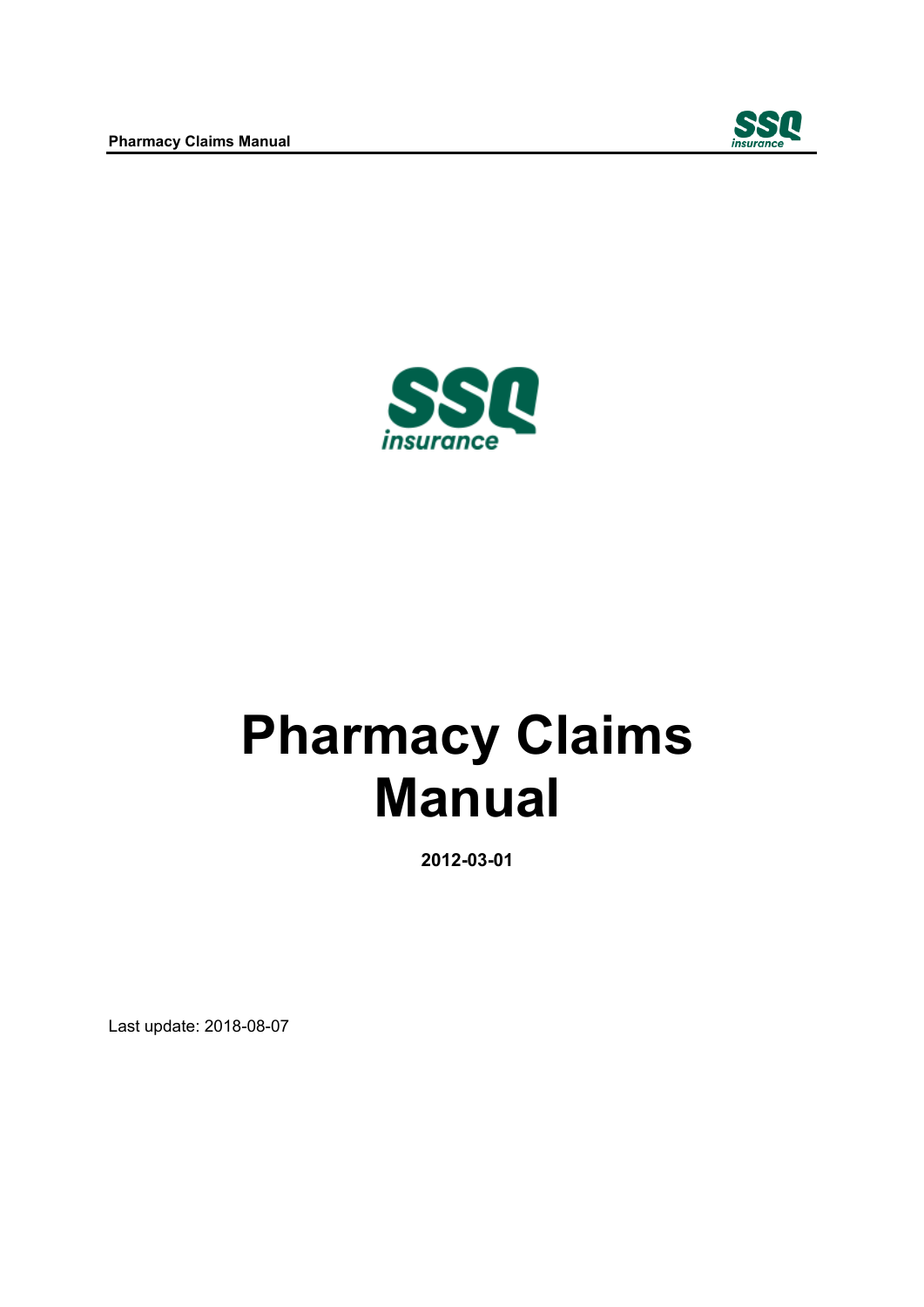

# TABLE OF CONTENTS

| 1              |     |                                                     |  |  |  |
|----------------|-----|-----------------------------------------------------|--|--|--|
|                | 1.1 |                                                     |  |  |  |
| $\overline{2}$ |     |                                                     |  |  |  |
|                | 2.1 |                                                     |  |  |  |
|                | 2.2 |                                                     |  |  |  |
|                |     |                                                     |  |  |  |
| 3              |     |                                                     |  |  |  |
|                | 3.1 |                                                     |  |  |  |
|                | 3.2 |                                                     |  |  |  |
|                | 3.3 |                                                     |  |  |  |
| 4              |     | CLAIM PROCEDURES FOR ON-LINE CLAIMS TRANSMISSION  8 |  |  |  |
|                | 4.1 |                                                     |  |  |  |
|                |     | (a)<br>(b)                                          |  |  |  |
|                |     | (c)                                                 |  |  |  |
|                | 4.2 |                                                     |  |  |  |
|                | 4.3 |                                                     |  |  |  |
|                |     | (a)                                                 |  |  |  |
|                |     | (b)<br>(c)                                          |  |  |  |
|                |     | (d)                                                 |  |  |  |
|                |     | (e)                                                 |  |  |  |
|                |     | (f)                                                 |  |  |  |
|                |     | (g)                                                 |  |  |  |
|                |     | (h)                                                 |  |  |  |
|                |     | (i)<br>(j)                                          |  |  |  |
|                |     | (k)                                                 |  |  |  |
|                |     | (1)                                                 |  |  |  |
|                |     | (m)                                                 |  |  |  |
|                |     | (n)                                                 |  |  |  |
|                |     | (o)<br>(p)                                          |  |  |  |
|                |     | (q)                                                 |  |  |  |
|                |     | (r)                                                 |  |  |  |
| 5              |     |                                                     |  |  |  |
|                | 5.1 |                                                     |  |  |  |
|                |     | (a)                                                 |  |  |  |
|                |     | (b)                                                 |  |  |  |
|                |     | (c)                                                 |  |  |  |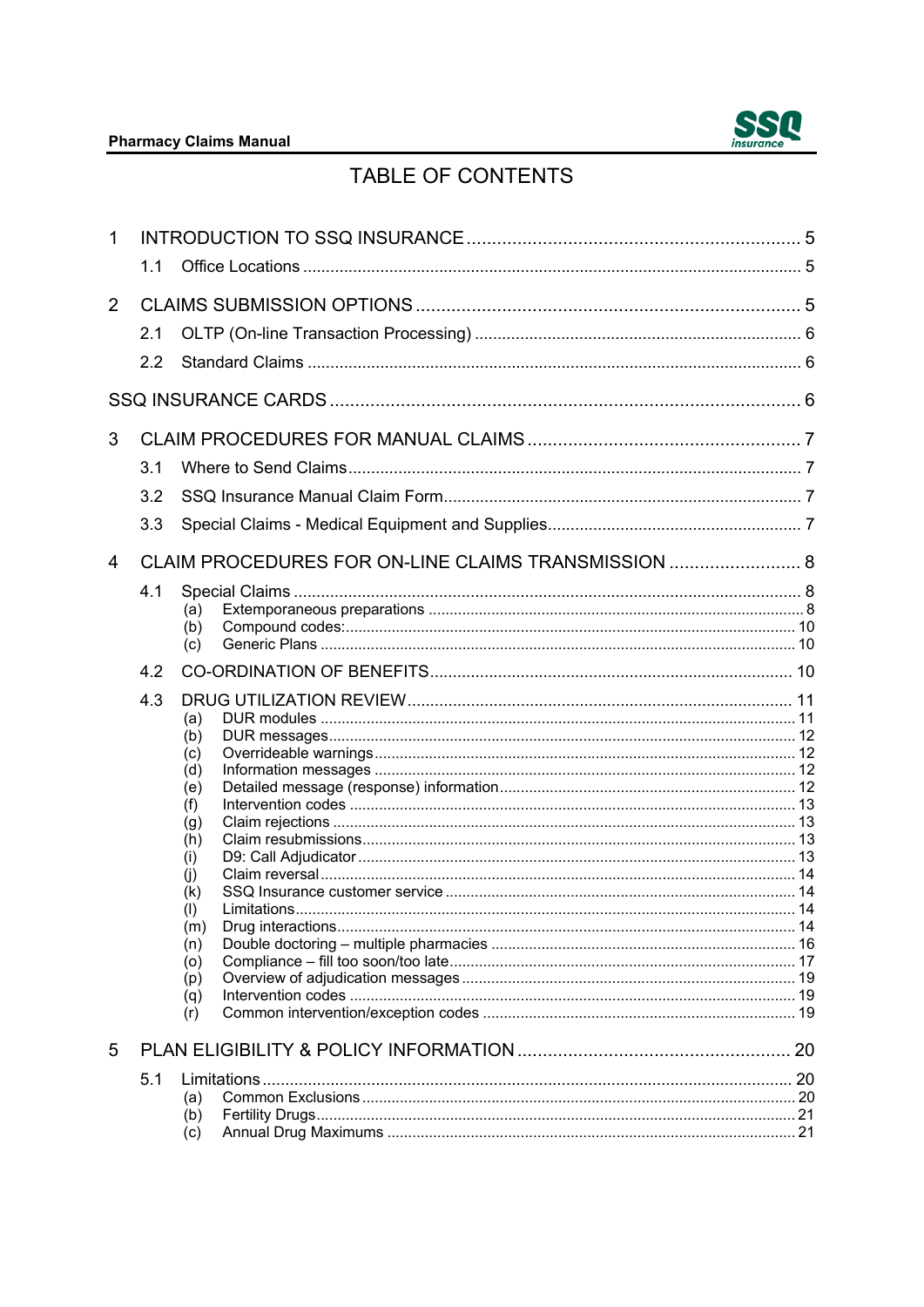

|                |     | (d) |                                                            |  |
|----------------|-----|-----|------------------------------------------------------------|--|
|                |     | (e) |                                                            |  |
|                |     |     |                                                            |  |
|                | 5.3 |     |                                                            |  |
|                | 5.4 |     |                                                            |  |
|                | 55  |     |                                                            |  |
|                | 5.6 |     |                                                            |  |
|                | 5.7 |     |                                                            |  |
|                | 5.8 |     |                                                            |  |
| 6              |     |     |                                                            |  |
|                |     |     |                                                            |  |
| $\overline{7}$ |     |     | PRESCRIPTION RECEIPTS FOR PATIENTS WHO PAY DIRECTLY TO THE |  |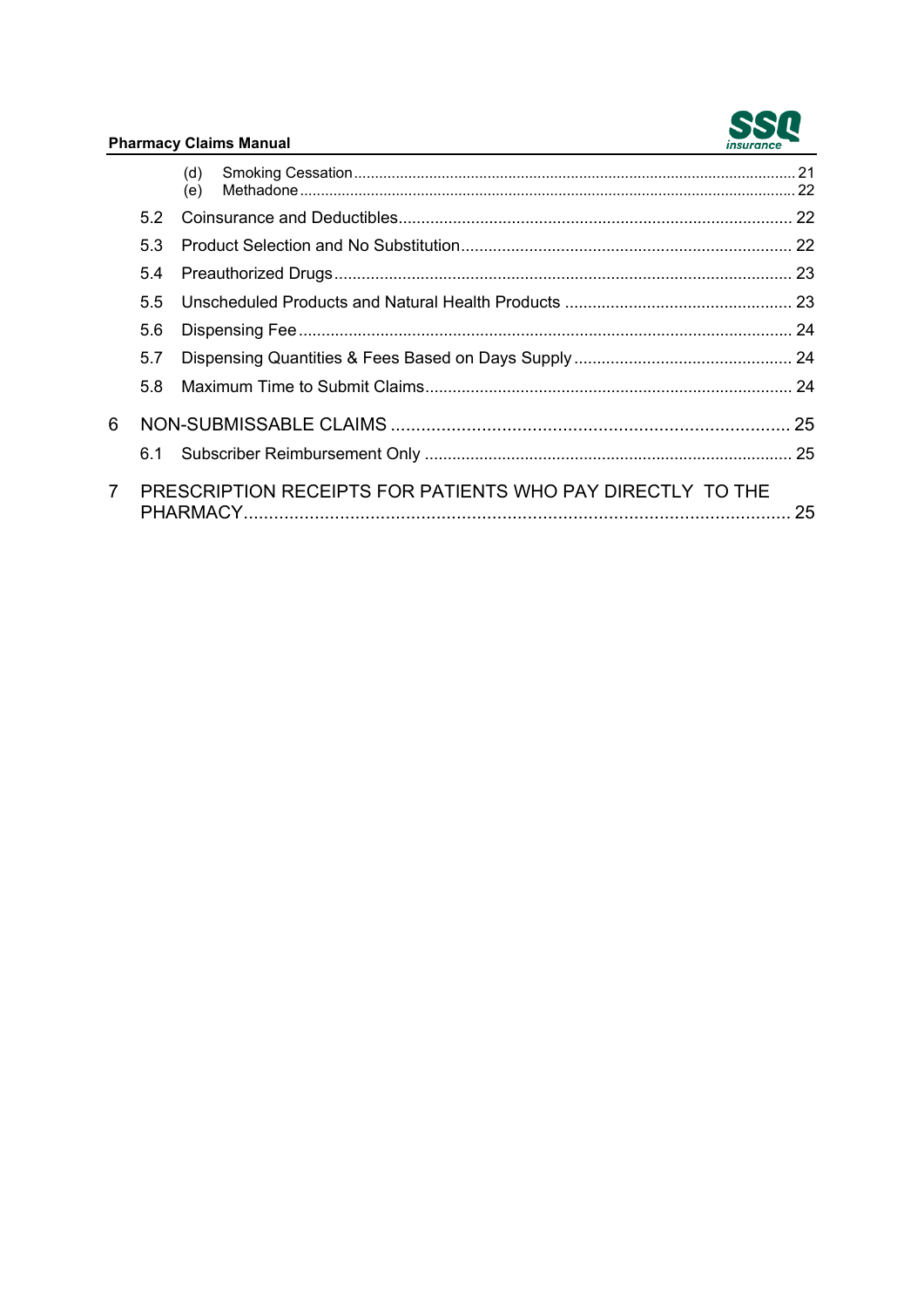

# <span id="page-3-0"></span>**1 INTRODUCTION TO SSQ INSURANCE**

 office in Quebec City, with offices in Montreal and Toronto. SSQ Insurance is one of Canada's largest financial institutions. Active in several sectors of activity, it distinguishes itself most notably in group insurance. The company has also made a name of itself through its commitment to maintaining its mutual status and making customer service a priority. SSQ Insurance has its head

The drug plans provide prescription drugs to subscribers upon presentation of their SSQ insurance card to a participating pharmacy. SSQ Insurance is billed directly by the pharmacy for the drugs and services rendered. In addition, our service agreement provides for repayment to the subscribers under certain conditions according to their contract.

#### **1.1 Office Locations**

# **QUÉBEC- Head Office**

2525, boul. Laurier Québec, (Québec) G1V 2L2

# **MONTRÉAL**

1200, avenue Papineau, 4e étage Montréal, (Québec) H2K 4R5

#### **TORONTO**

 Toronto, (Ontario) M2N 6Y8 110, avenue Sheppard Est, bureau 500

# **2 CLAIMS SUBMISSION OPTIONS**

SSQ Insurance has two separate systems to process drug claims. Our **STANDARD CLAIMS** system accepts a variety of claim formats including paper, and electronic submissions through various computer software companies.

 claims through on-line transactions with SSQ Insurance. This allows pharmacies Our newest system, **OLTP** (On-line Transaction Processing), adjudicates drug who are "linked to SSQ electronic system" the ability to verify eligibility through our current files at the time of dispensing.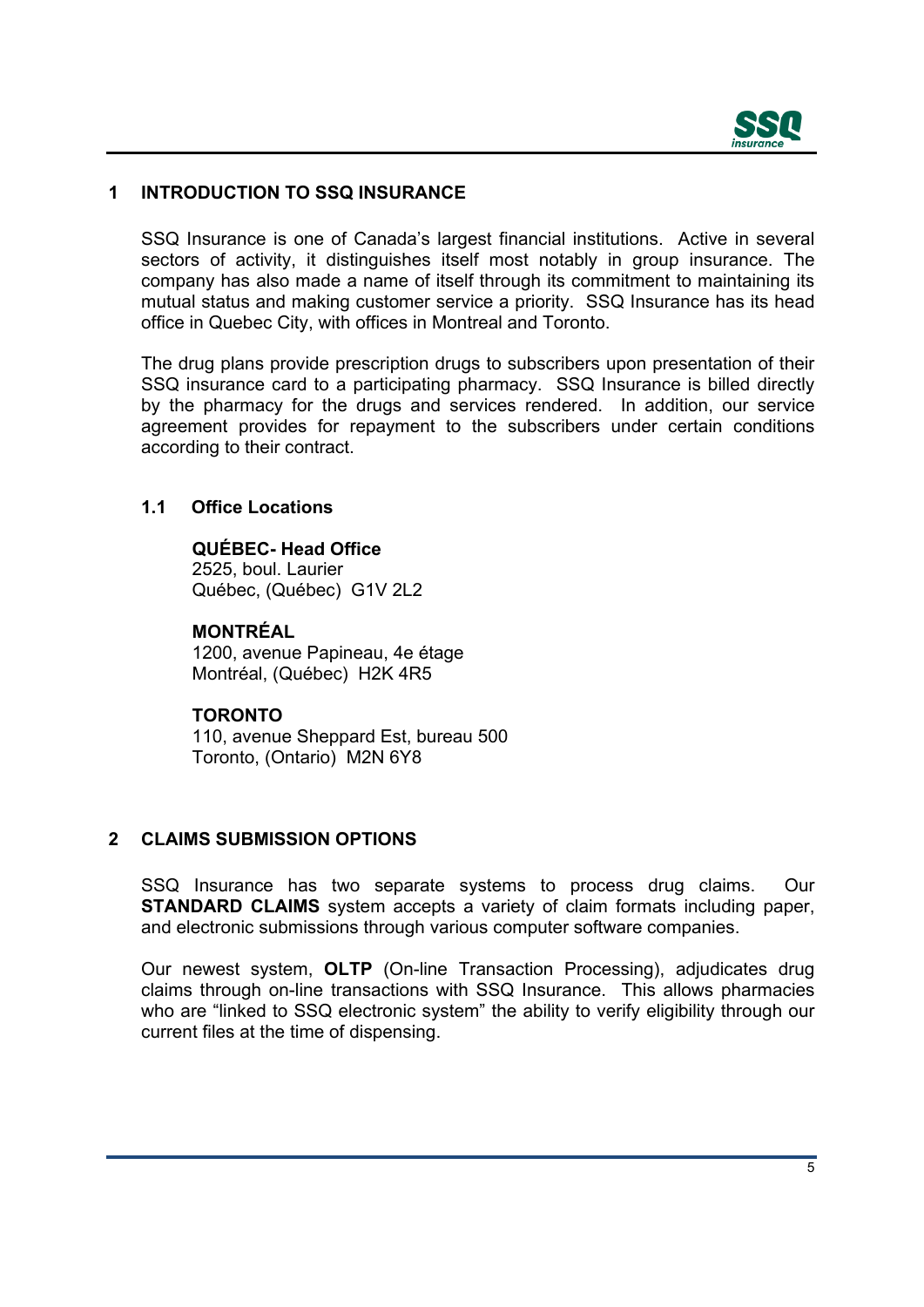

#### <span id="page-4-0"></span>**2.1 OLTP (On-line Transaction Processing)**

OLTP claims are adjudicated in real time. This procedure permits instant validation of patient and drug eligibility. The majority of claims are processed using the Canadian Pharmacists Association (CPhA) Pharmacy Claim Standard.

Pharmacies not currently using OLTP may wish to pursue this option with their software vendor.

Transactions supported by the CPhA Claims Processing Standard Version 3.0 including:

- a) Claim submissions
- b) Reversals
- c) Daily Totals
- d) Daily reconciliation

#### **2.2 Standard Claims**

SSQ Insurance accepts "standard" claims that may be paper or electronic and are generated by the various pharmacy computer software vendors. In addition, handwritten standard claims may be required for special cases. Manual claim forms are available on the Web site at <www.providerconnect.ca>.

# **SSQ INSURANCE CARDS**



When enrolled in a SSQ Insurance Plan, a subscriber is issued an identification card. This card must be presented at the pharmacy for verification each time a prescription is filled. The cards contain the following information: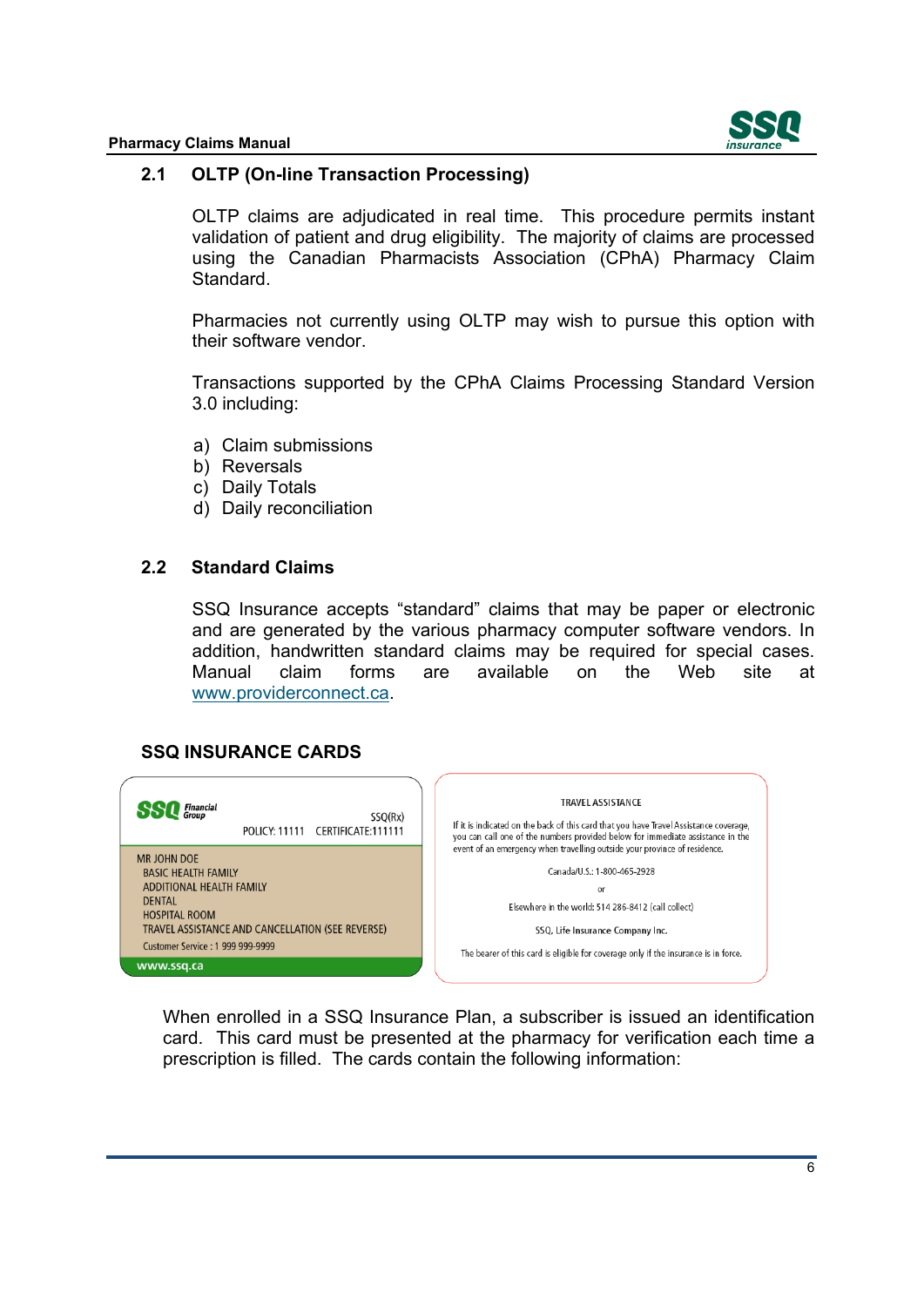

<span id="page-5-0"></span>FRONT:

- 1) Drug coverage indicator SSQ (Rx)
- 2) Subscriber Name

BACK:

- 1) Travel insurance
- 2) Travel insurance toll free number

# **3 CLAIM PROCEDURES FOR MANUAL CLAIMS**

# **3.1 Where to Send Claims**

Submit all claims to: SSQ Insurance Health Insurance Management - Claims C.P. 10500, Succ. Sainte-Foy, Québec (Québec) G1V 4H6 Tél: 1-800-463-6262 Fax: 1-855-453-3942

# **3.2 SSQ Insurance Manual Claim Form**

Manual claim forms are available on the Web site at <www.providerconnect.ca>.

# **3.3 Special Claims - Medical Equipment and Supplies**

Examples: therapeutic devices, compression stockings. These items **are not**  benefits of any Drug Plan. However, they may be a benefit of the patient's Extended Health Services (EHS) coverage.

Please follow the claim procedures outlined below:

■ The Pharmacy must use the ProviderConnect website at <www.providerconnect.ca> where the following information will be confirmed:

- Eligibility of the Plan Sponsor;
- Doctor's prescription requirements;
- Full authorization.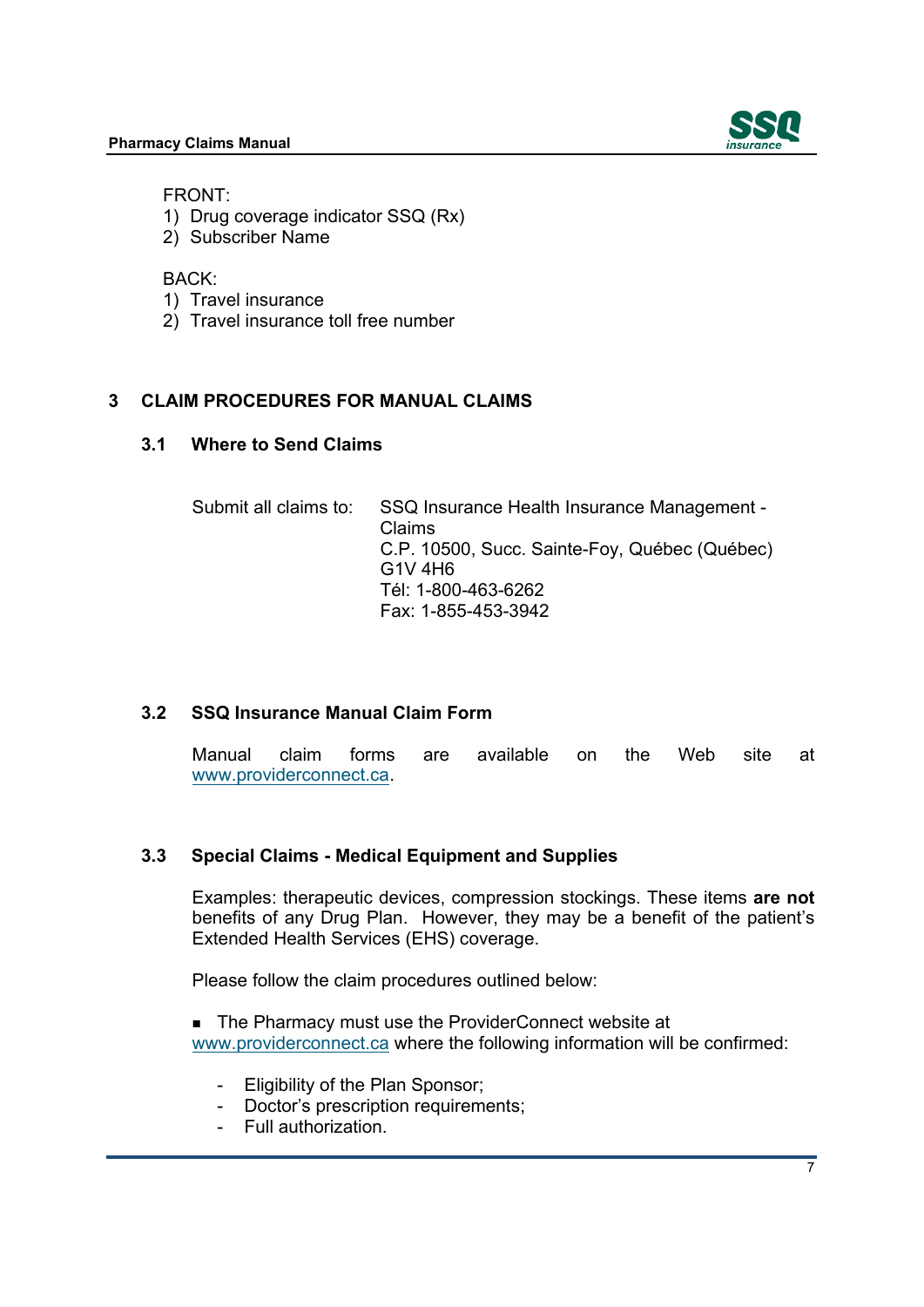

- <span id="page-6-0"></span>■ Claims can also be submitted directly from the Plan Sponsor by sending in the original invoice which must contain the following information:
	- Patient's name and address;
	- SSQ plan number;
	- Name of item provided;
	- Retail price;
	- Date of Service.
- calling for pre-authorization, if the patient is a resident of a hospital or a long term care facility, SSQ Insurance must be **Note** (a) Items required for sports activities only or as a result of workrelated injury or Motor Vehicle Accident are not eligible. When calling for pre-authorization. if the patient is a resident of a advised, as this may affect their eligibility for certain items. Claims are processed and payments are issued on a daily basis.
	- (b) Medical equipment and supplies are not subject to the patient's drug coinsurance; however they may be subject to coinsurance and/or deductibles applicable to their EHS coverage.

# **4 CLAIM PROCEDURES FOR ON-LINE CLAIMS TRANSMISSION**

- **4.1 Special Claims**
	- **(a) Extemporaneous preparations**

#### *Topical Extemporaneous Compounds Policy*

| <b>Eligible Bases</b>                     |
|-------------------------------------------|
| Aquaphor Ointment (020096909)             |
| Dermabase (00067350)                      |
| Glaxal Base (00295604)                    |
| Anhydrous Lanolin (01923129)              |
|                                           |
| Petrolatum Jelly (94854/635189)           |
| (NOT including hydrophilic<br>petrolatum) |
| Mediderm cream base (961582)              |
| Eucerin Anhydrous Oint.                   |
| Taro Base (960063)                        |
| Ratio Base (964956)                       |
| Transal base (962511)                     |
|                                           |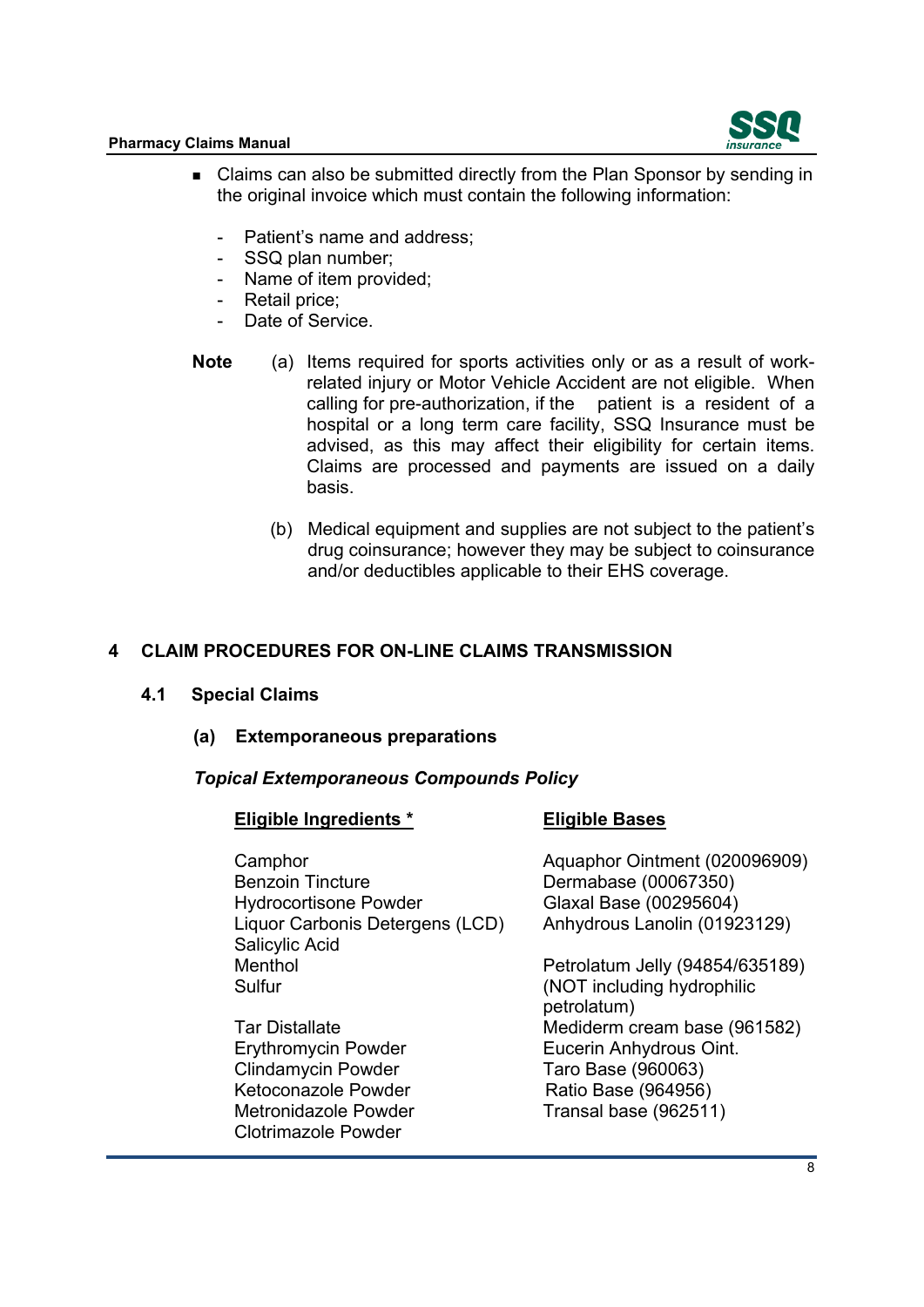

#### Miconazole Powder

- \* For Quebec only: The pseudo PINs included in this list should not be used. Please refer to the Provincial (RAMQ) list.
- \* In addition to the products listed in sections «Extemporaneous preparations and Vehicles, solvents or adjuvants» in the current edition of the list of drugs covered under the RGAM.

One or more of any of the Eligible Ingredients may be added to:

- 1. Any of the listed Eligible Bases.
- 2. Any topical drug product which is already a benefit of the individual's drug offering

Compounding of 2 or more creams/ointments that are already benefits of the plan are eligible with or without additional eligible ingredients.

Compounds must contain an active ingredient in a therapeutic concentration that is an eligible benefit of the subscriber's offering.

Compounds for cosmetic purposes such as baldness dry skin or facial wrinkles are not eligible benefits.

 Any compound (oral, topical, injectable, etc.) that duplicates the formulation of a manufactured pharmaceutical product (current or discontinued) is not eligible.

 intended for oral use that are compounded into a topical mixture Unproven compounds are not eligible benefits. For example, drugs would be considered unproven.

Claims for compounds intended to be used orally, rectally, vaginally, injected, ophthalmic or otic preparations must contain a drug identification number (DIN) of an eligible product to be covered. Any compounded item that is considered "experimental" in nature is ineligible.

*Please note that any extemporaneous compound claim submitted electronically, though paid initially, will be reversed should audit determine it ineligible based on SSQ's Compound Policy.* 

 ingredient without auditing claims. Claims are audited randomly, but may also be targeted based on a high cost in relation to the Claim adjudication cannot fully determine the eligibility of each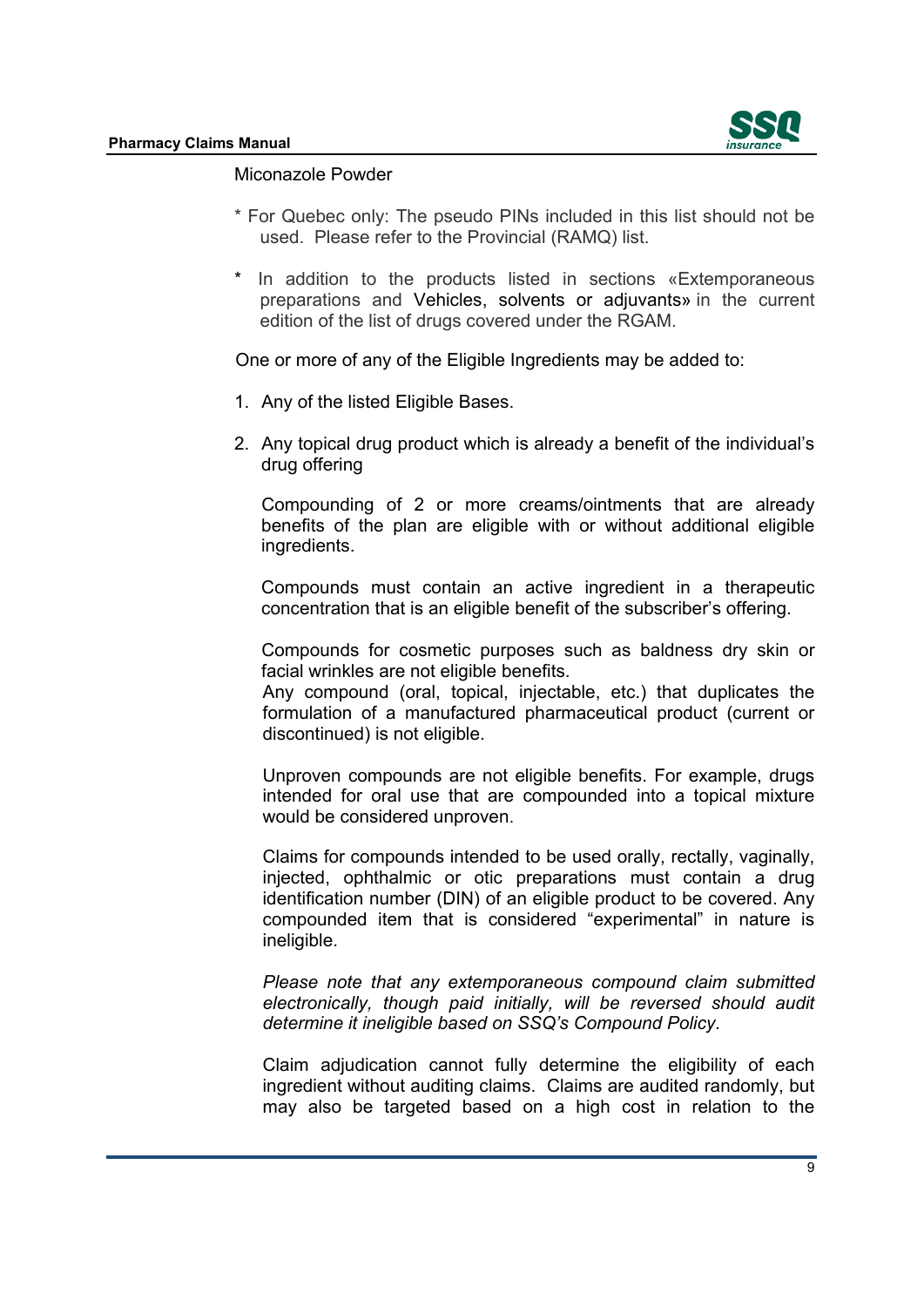

<span id="page-8-0"></span>submitted DIN/PIN. Compounds should be submitted using the DIN/PIN of the vehicle (base).

# **(b) Compound codes:**

Below is a table of CPhA standard codes for compounded products. Please use the appropriate code for the corresponding mixture when submitting your prescription.

| Code | <b>Type of Compound</b> |
|------|-------------------------|
|      | topical cream           |
| 1    | topical ointment        |
| 2    | external lotion         |
| 3    | internal use liquid     |
|      | external powder         |
| 5    | internal powder         |
| 6    | injection or infusion   |
|      | eye/ear drop            |
| 8    | suppository             |
| 9    | other                   |

# **(c) Generic Plans**

 field = 1, Doctor's choice). Our adjudication process applies this rule If a subscriber/patient has a mandatory product selectable plan, product selection will occur (ie. if a generic exists), in all applicable cases except if the doctor has specified "no substitution" (ie. CPhA Product Selection and returns a response code indicating that generic plan product selection has occurred.

where a legally interchangeable product would be otherwise available.<br>This will ensure the application of the correct coinsurance. Some SSQ Insurance plans have a coinsurance which is dependent on product selection. A product select code of 1 (physician no substitute) or 2 (patient no substitute) should only be used in those situations

# **4.2 CO-ORDINATION OF BENEFITS**

Co-ordination of benefits is part of the On-line Claims Adjudication System. Claims may be co-coordinated with all public and privately administered plans.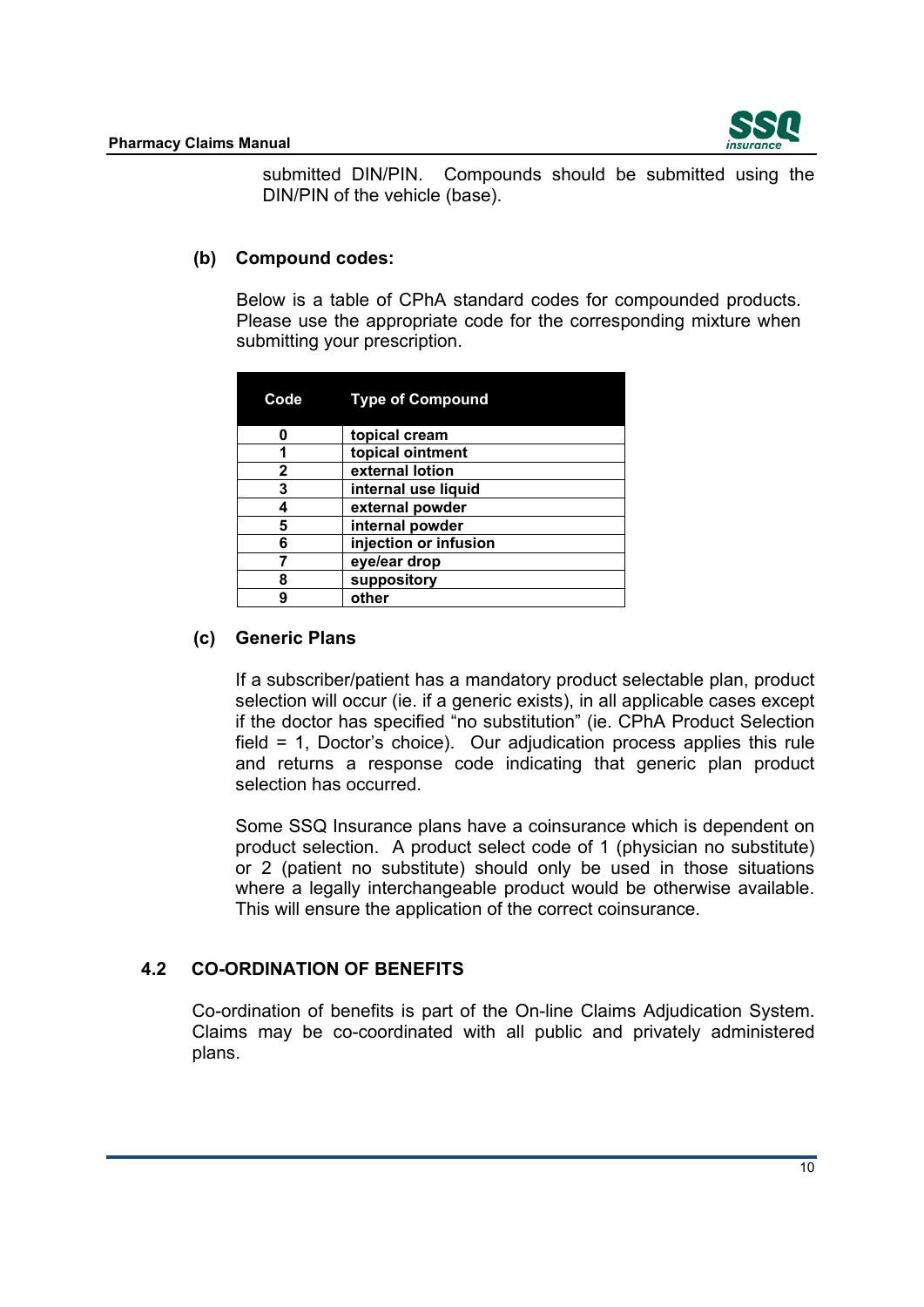

<span id="page-9-0"></span>Where SSQ Insurance is advised of dual coverage, our system will administer co-ordination of benefits in accordance with the industry guidelines.

A patient's primary payer is that for whom the patient is the subscriber. In the case of dependents, the primary payer will be the plan belonging to the parent whose birthday falls earliest in the calendar year (not necessarily the oldest parent).

 benefits between more than two other payers. If SSQ Insurance is your At this time, SSQ Insurance does not support electronic co-ordination of patient's third payer, the patient should be instructed to send receipts for any residual amount to SSQ Insurance for reimbursement.

# **4.3 DRUG UTILIZATION REVIEW**

*Note: Not applicable in the Province of Quebec.* 

patient's drug therapy. Prospective Drug Use Review (DUR) program is part of the on-line claims adjudication system. Prospective DUR analyses both previous prescription claims data and the current prescription to identify potential drug therapy problems. The system is designed to detect potential problems related to the Such problems may be prevented by providing **additional** information to the pharmacist.

Health care professionals may evaluate this extra information, in consultation with the prescriber, another pharmacy, the patient (if appropriate), or by checking the pharmaceutical literature, to resolve the potential problem.

 Pharmacy ID eligibility. Through analysis and retrieval of historical and potential problems with the current prescription. All potential problems are formatted into a response message, and/or response code. The DUR process is started after the validation of patient, DIN/PIN and current prescription claims data, the prospective DUR system will warn of

# **(a) DUR modules**

Four prospective DUR modules are working in this initial stage:

- Drug Interactions
- Double Doctoring
- Multiple Pharmacies
- Compliance Fill too soon/too late

 Check (Therapy Duration) or Drug Dosage Checks may be added in the Additional modules, such as Therapeutic Duplication, Min/Max Range future.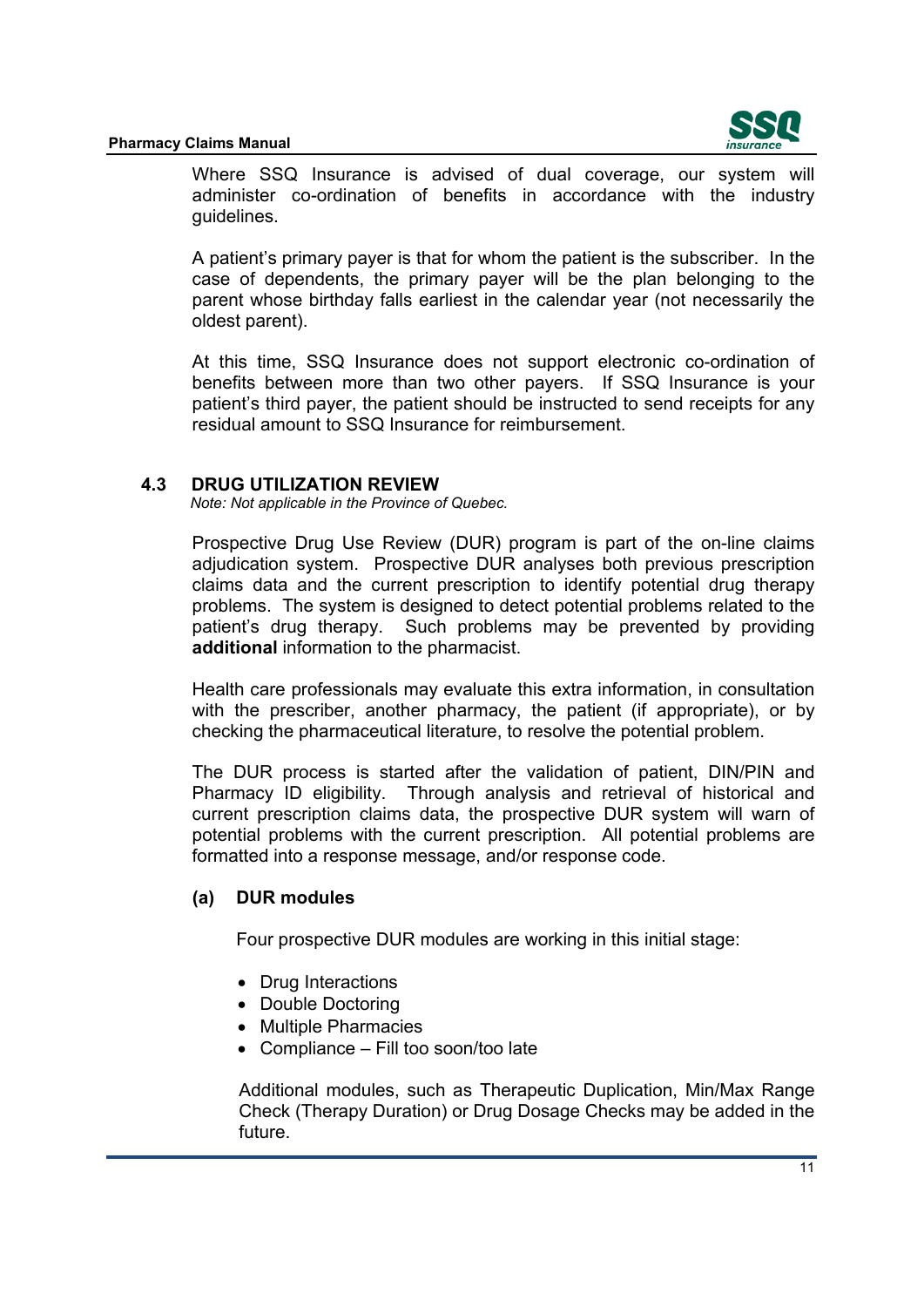

<span id="page-10-0"></span>Response codes or messages associated with DUR process include:

- Drug interaction potential ................ME
- May be double doctoring.................MH
- Multiple Pharmacy use indicated....MI
- ................................... Fill too Soon D7
- ...................................... Fill too late DE
- ……... ................... Call Adjudicator D9

# **(b) DUR messages**

DUR message codes may be informational messages or overrideable warnings. The system has the flexibility to accept a pharmacist's intervention code on overrideable warnings. Intervention codes are optional on information messages.

# **(c) Overrideable warnings**

When an Overrideable Warning appears, the claim has **not** been approved for payment because a potential problem has been detected. The pharmacist must investigate the problem and use an appropriate intervention code with the pharmacist ID number before the claim can be paid. Each warning has to be answered, with one or more assigned and approved intervention codes. The claim will then be paid, assuming no other conditions exist.

# **(d) Information messages**

 for payment but there is a cautionary message. The message advises When an Information Message appears, the claim has been approved that a potential problem may exist and should be investigated. The message does not have to be answered.

# **(e) Detailed message (response) information**

DUR messages are provided on one of possibly three message text lines. This allows for the text translation of a potential problem identified by the message Code. If there are more than three potential messages, a message "Insufficient space for all DUR warnings" and code DD are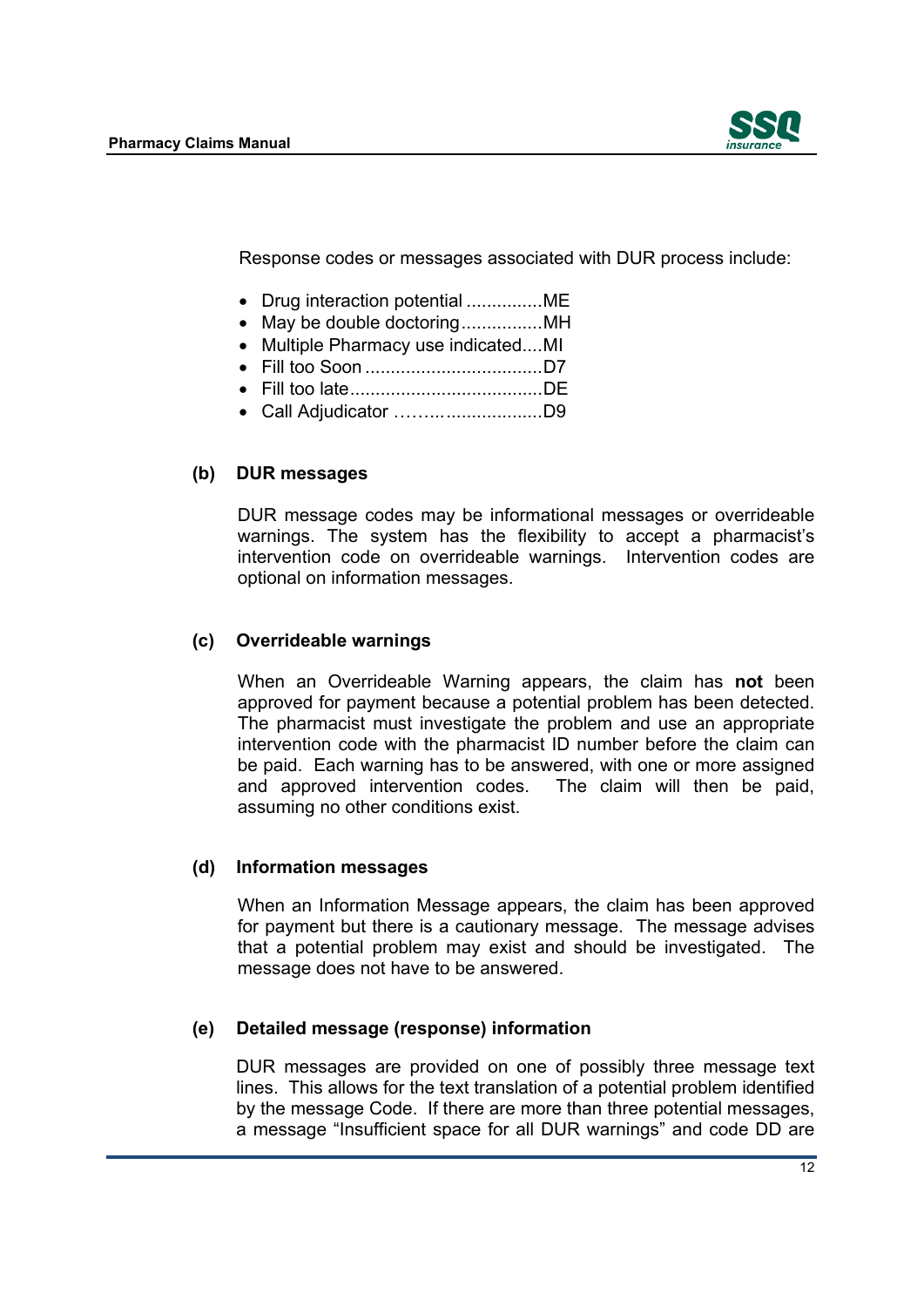

<span id="page-11-0"></span>sent. The subject of all DUR messages may be obtained by phoning the SSQ Insurance Customer Service.

# **(f) Intervention codes**

The action to resolve DUR problems is shown through intervention codes. An intervention code is only required for overrideable warnings and for information messages requiring the reversal of a paid claim.

 end of this section. It is important for pharmacists to familiarize themselves with these messages and codes. If an incorrect code is The table of approved CPhA messages & intervention codes is at the used the transaction will be rejected and must be resubmitted.

 assistance. When an appropriate intervention code to explain the exact action taken cannot be located, contact the SSQ Insurance Customer Service for

#### **(g) Claim rejections**

 codes and/or pharmacist ID are unacceptable or missing. For all unpaid claims with an overrideable DUR warning message, the system will check for the presence of an acceptable intervention code and pharmacist ID number. Claims will not be paid if the intervention

#### **(h) Claim resubmissions**

When a claim is received by the adjudication system it does not know if this is a later submission of an earlier claim. Therefore, if a claim is rejected because of unacceptable intervention code and/or the absence of the pharmacist ID, the claim must be resubmitted.

# **(i) D9: Call Adjudicator**

 to assist you. If a denied or pending claim has occurred 5 times for the same participant with the same DIN on the same day, online transmissions will not be permitted until the SSQ Insurance Customer Service is contacted. An agent will be able to advise you regarding the appropriate intervention code where applicable. If the claim continues to deny for other reasons, the D9: ''Call Adjudicator'' message will continue to appear. The SSQ Insurance Customer Service will continue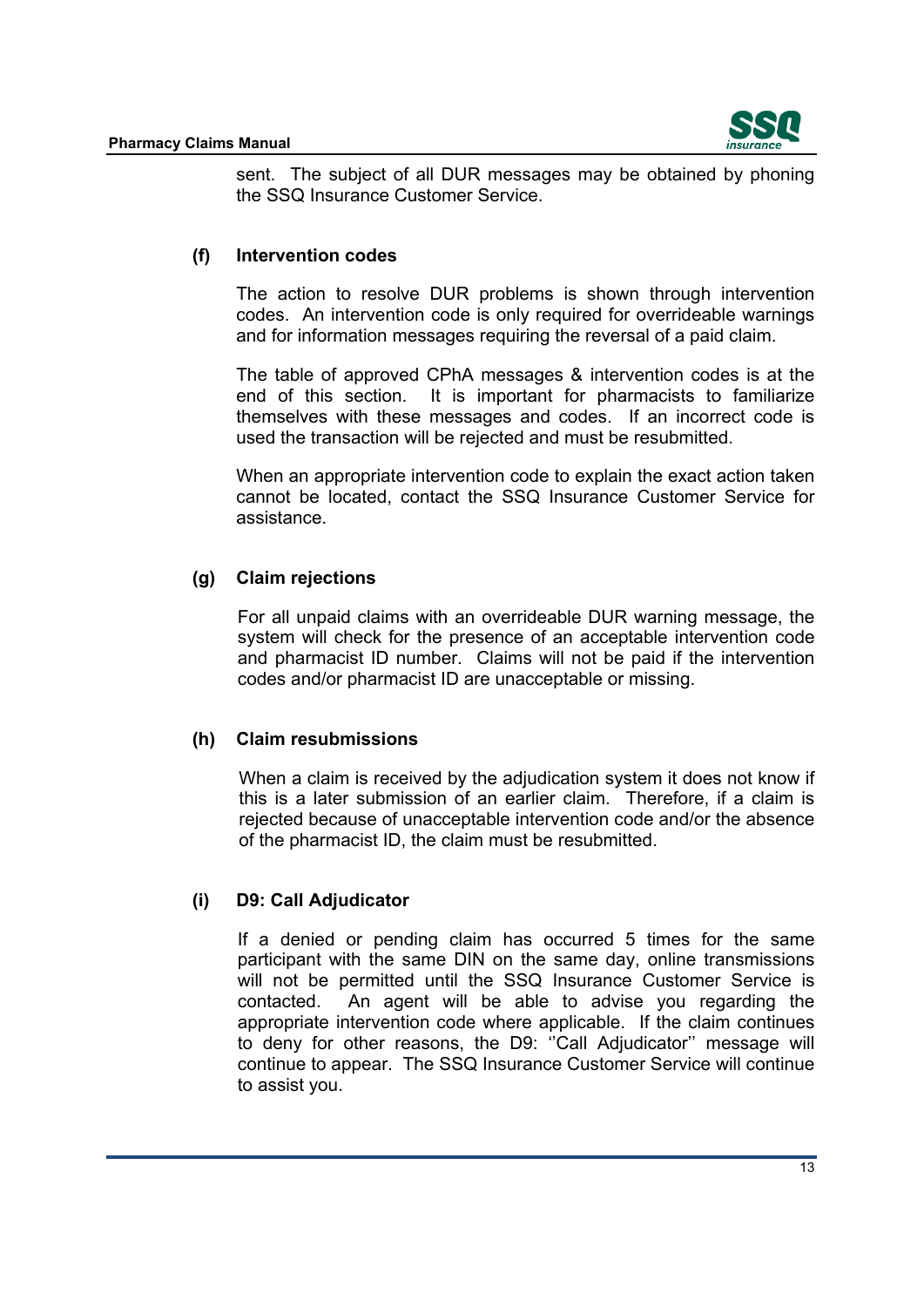

# <span id="page-12-0"></span>**(j) Claim reversal**

 will be paid. Therefore, if the prescription is changed by the pharmacist, All claims with an informational message have been adjudicated and (ie. change of drug, Rx not filled), **the claim must be reversed**.

#### **(k) SSQ Insurance customer service**

Personnel will be available from the hours of 8:00 to 20:00 (Eastern), Monday to Friday. A toll-free Customer Service is available to help health care professionals with inquiries at 1-800-463-6262.

#### **(l) Limitations**

 The information provided in these DUR modules is advisory only and is intended to supplement the current information available to health care professionals. It is not intended to replace professional judgment or individualized patient care and consultation in the delivery of health care services.

#### **(m) Drug interactions**

This module is designed to detect potential drug interactions between the prescription being claimed and other prescriptions that are considered "active" in the patient's utilization file. The module can identify potential interactions for single ingredients and combination products.

 compared to the patient's historical DIN/PIN's. If interactions are noted, based on clinical significance by First DataBank and adapted for First DataBank's three levels of significance are: When a patient's prescription is submitted to the system, the DIN/PIN is the encounter is then formatted into a Response Message and a Response Code to advise of the potential problem(s). (Interactions are Canadian content.) This database uses three reference sources: Hansten's Drug Interactions, Facts & Comparisons, and USPDI. The

**Level 1** - Contraindicated Drug Combination:

This drug combination is clearly contraindicated in all cases and should not be dispensed or administered to the same patient.

 Action is required to reduce risk of severe adverse interaction. **Level 2** - Severe Interaction:

**Level 3** - Moderate Interaction: 14<br>14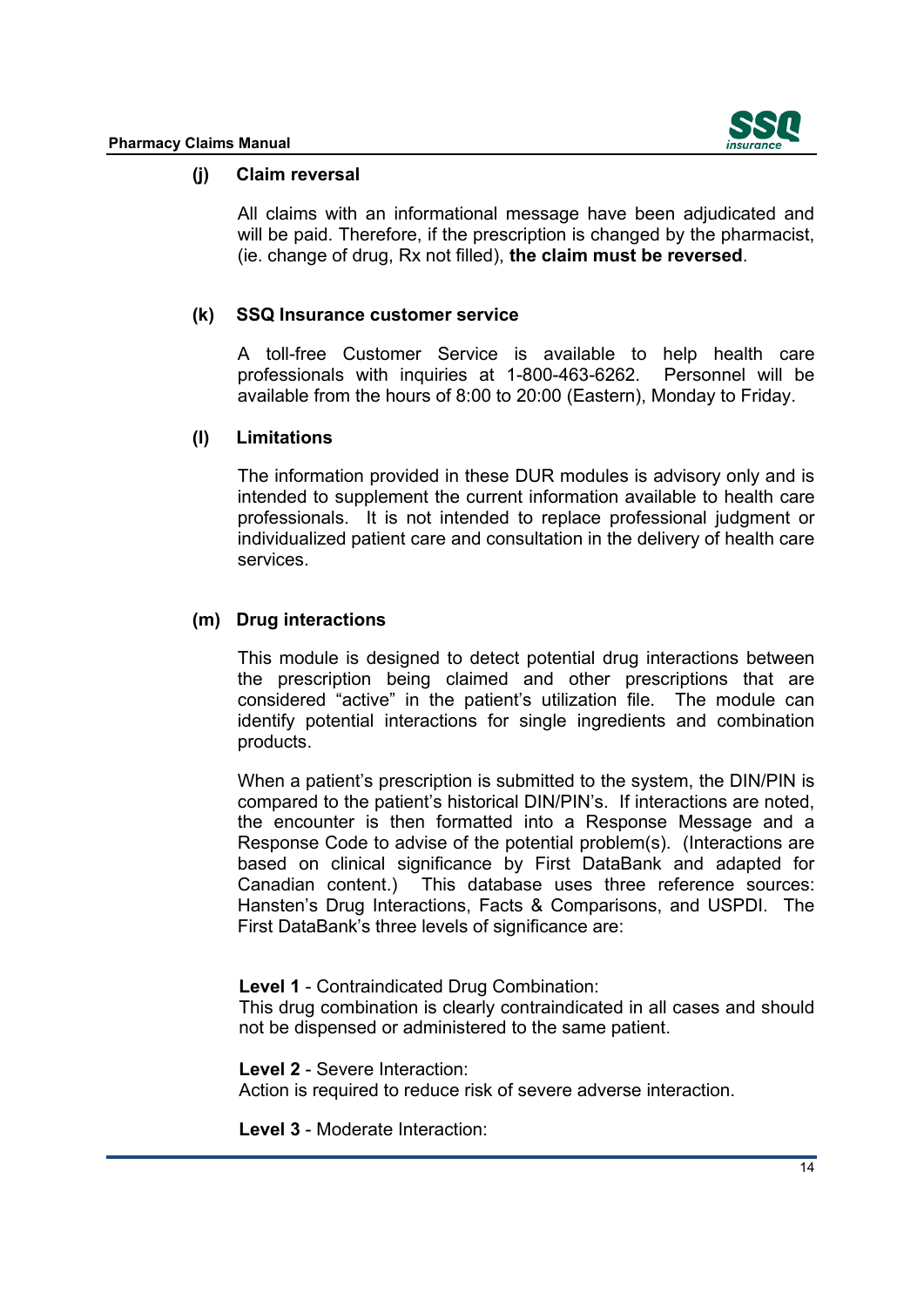

Assess risk to patient and take action as needed

If an interaction is found, the pharmacy will be sent a Response Message "Drug/ Interaction Potential", and/or a Response Code "ME".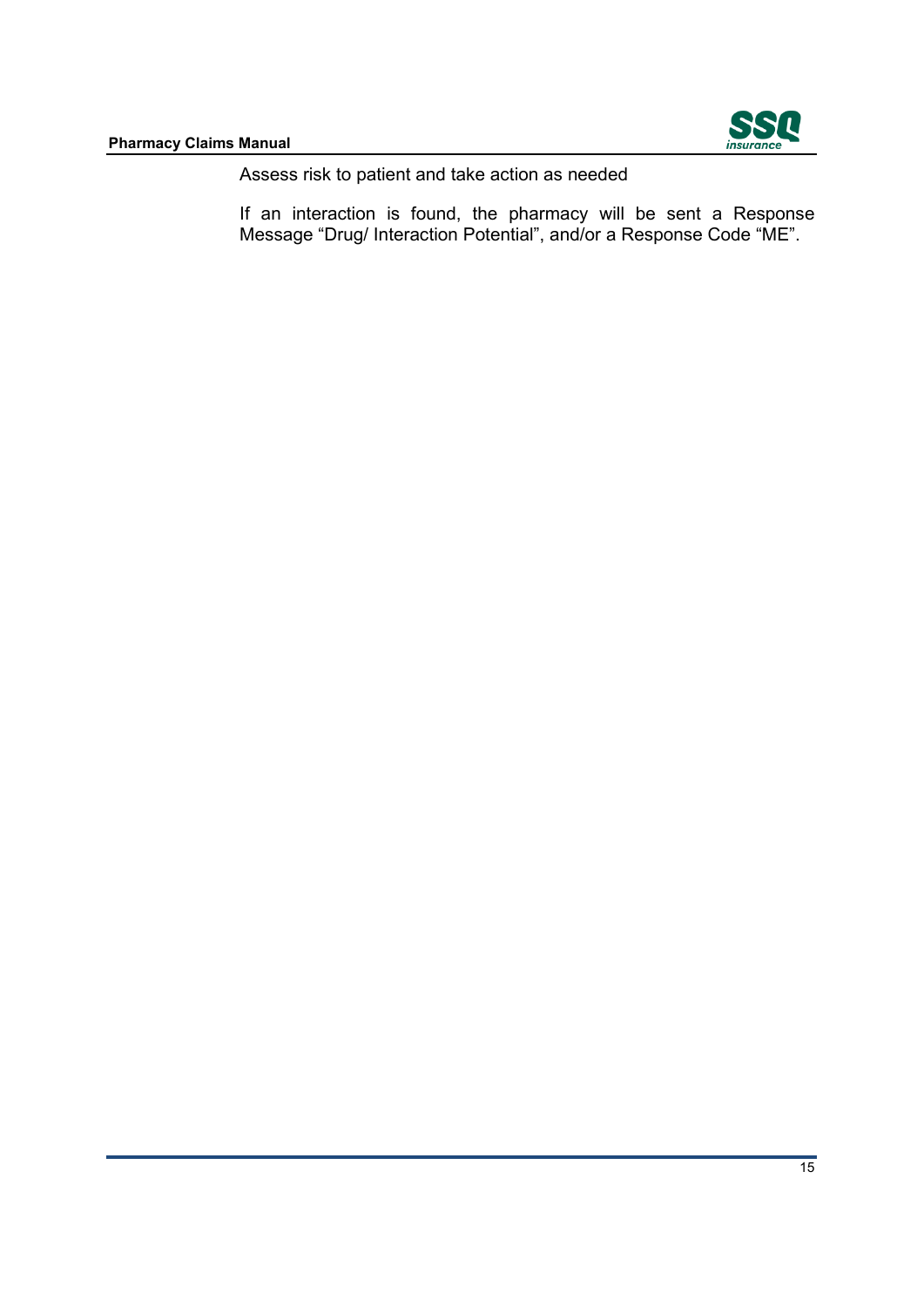

<span id="page-14-0"></span>The Response Message contains:

- $\bullet$ Severity code for the potential interaction
- DIN of historical drug
- Brand name of historical drug (up to the maximum for one message line).
- ie. *L3\*00749354\*Apo-Metoprolol 50mg tab*

Meaning:

- A Severity Level 3 (Moderate) potential interaction has been identified. The current prescription being claimed interacts with a drug in the patient's profile.
- The interacting drug is identified through the DIN number "00749354" and the brand name of the drug Apo-Metoprolol 50mg tab.
- NOTE: Overrideable messages are unpaid until an intervention code is sent.

If there are more than three text messages to be reported through DUR, a response message "Insufficient space to report all messages," and response code "DD" will be sent. Complete messages can be obtained by phoning the SSQ Insurance Customer Service.

# **(n) Double doctoring – multiple pharmacies**

These two separate modules are designed to locate patients who might try to obtain specific drugs that have the potential to be abused (e.g.; narcotic analgesics, psychotherapeutic agents, sedatives/hypnotics) through multiple prescribers or pharmacies.

 class is compared to each historical prescription. Checking is based on When a patient's prescription is submitted to the system the therapeutic the claims having the same therapeutic categories prescribed by different prescribers, or dispensed by different pharmacies.

 then formatted into an informational response message and code to If Double Doctoring or Multiple Pharmacy is noted, the encounter is advise the pharmacist of the potential problem(s).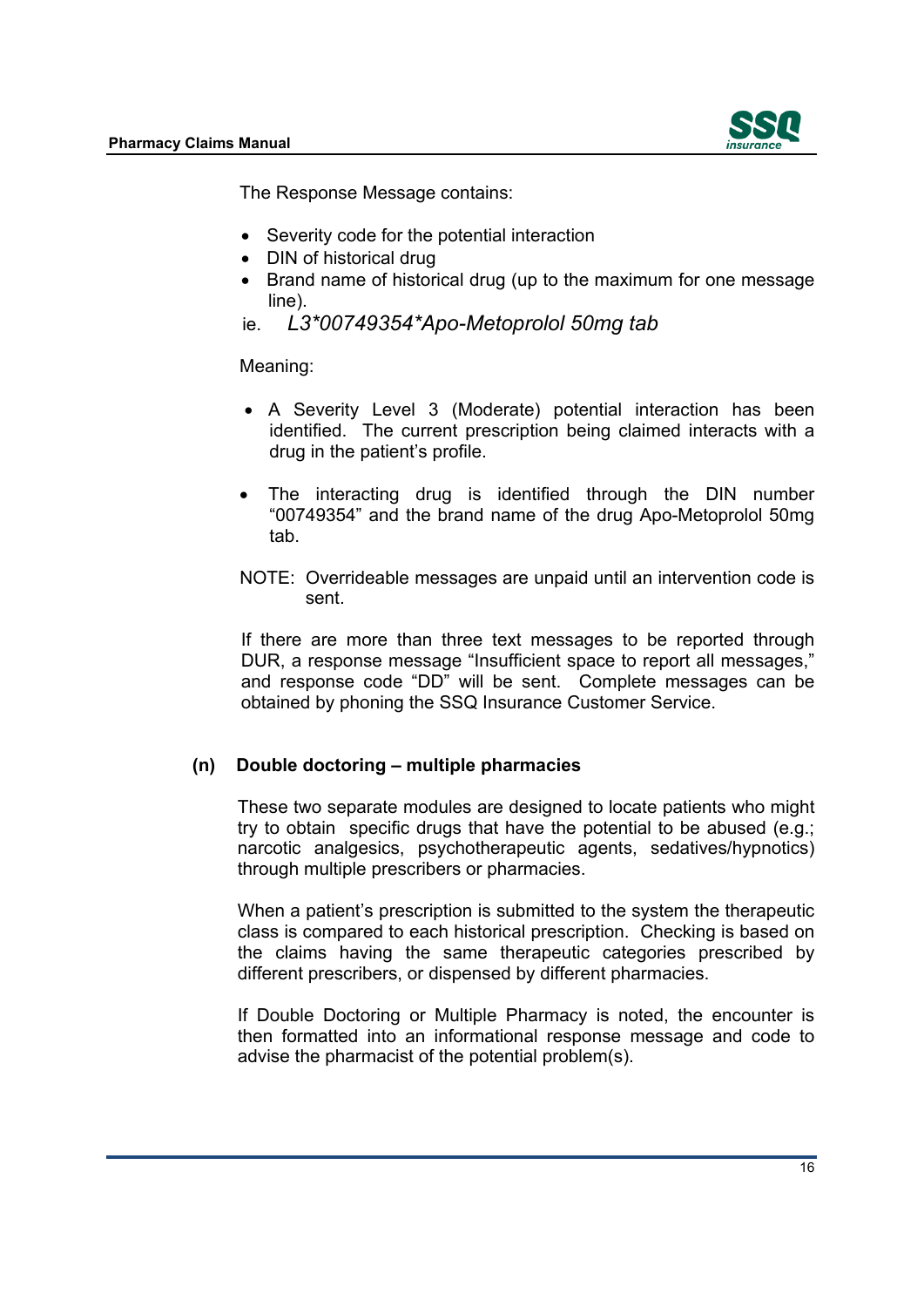

#### <span id="page-15-0"></span>**(o) Compliance – fill too soon/too late**

predicted duration of therapy of the prescription in the current profile.<br>(Based on previous claims accuracy.) When a patient's prescription is submitted to the system, the DIN/PIN is compared to each historical DIN/PIN. Checking is based on the

D7: FILL TOO SOON

This module is designed to detect a patient's possible overuse of drugs, through renewal dates, and days supply on prescriptions, and calculating that the patient may be taking excessive doses [Fill Too Soon]

 Pharmacists are asked to use their professional judgment in these The "Fill too Soon" DUR module will return an overrideable message. cases to choose an acceptable intervention code. The following are applicable intervention codes when encountering a "fill too soon" response:

*MK=Good Faith Emergency Coverage Established MN=Replacement Claim Due to Dose Change MV=Vacation Supply* 

#### DE: FILL TOO LATE

Through renewal dates and days supply on prescriptions it is calculated that the patient may be taking inadequate doses [Fill Too Late].

The "Fill too Late" module of the DUR system is informational only.

As always, pharmacists must fully document the use of any intervention codes.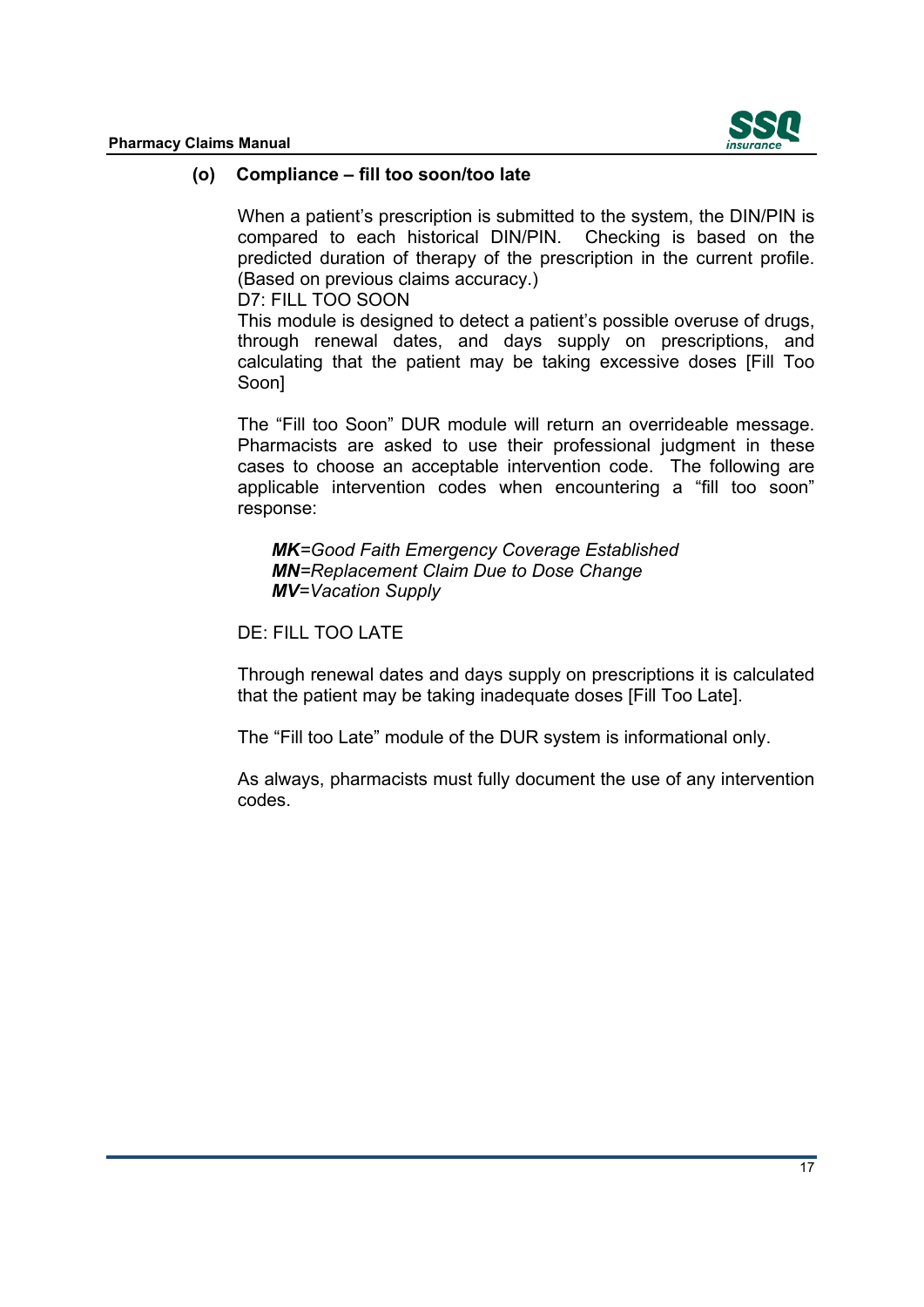

| SAMPLE DUR CLAIM PROCESSING AND REVERSAL INTERVENTION CODES |                                       |                                                                 |                                                                                                                                                                                                                                                                                                    |                                                                                                                                                                                                                                                                                                                                                                                    |  |
|-------------------------------------------------------------|---------------------------------------|-----------------------------------------------------------------|----------------------------------------------------------------------------------------------------------------------------------------------------------------------------------------------------------------------------------------------------------------------------------------------------|------------------------------------------------------------------------------------------------------------------------------------------------------------------------------------------------------------------------------------------------------------------------------------------------------------------------------------------------------------------------------------|--|
| Response<br>Code                                            | <b>Message</b><br><b>Description</b>  | <b>Response Type</b>                                            | <b>Condition Generating</b><br><b>Response Code</b>                                                                                                                                                                                                                                                | <b>Intervention Code by</b><br><b>Pharmacist and Description</b>                                                                                                                                                                                                                                                                                                                   |  |
| ME                                                          | Drug<br>Interaction<br>Potential      | SEVERITY LEVEL 2 & 3                                            | Indicates a potential drug<br>interaction between the<br>prescription being filled and one<br>which the patient is already<br>receiving. The claim has been<br>approved for payment. However,<br>if the Rx is not filled, the claim<br>may be reversed using the<br>appropriate intervention codes | UD=<br>consulted prescriber<br>and changed drug<br>$UL =$<br>pharmacist decision<br>Rx not filled                                                                                                                                                                                                                                                                                  |  |
| MЕ                                                          | Drug<br>Interaction<br>Potential      | SEVERITY LEVEL 1                                                | Indicates a potential drug<br>interaction between the<br>prescription being filled and one<br>which the patient is already<br>receiving. The claim has not<br>been approved for payment.<br>The claim may be processed by<br>using the appropriate intervention<br>codes.                          | $UA =$<br>consulted prescriber<br>and filled Rx as written<br>$UC =$<br>consulted prescriber<br>and changed<br>instructions for use<br>$UB =$<br>consulted prescriber<br>and changed dose<br>UF=<br>patient gave adequate<br>explanation. Rx filled as<br>written<br>Ul=<br>consulted other source.<br>Rx filled as written<br>$UG=$<br>cautioned patient. Rx<br>filled as written |  |
| MH                                                          | May Be<br>Double<br>Doctoring         | <b>Information Message</b>                                      | Indicates that the patient may be<br>visiting multiple prescribers to<br>obtain drugs which have a<br>potential to be abused. The<br>claim has been approved for<br>payment. However, if Rx is not<br>filled, the claim may be reversed<br>using the applicable intervention<br>code.              | $UD =$<br>consulted prescriber<br>and changed drug<br>UL=<br>pharmacist decision Rx<br>not filled.<br>$UE =$<br>consulted prescriber and<br>changed quantity                                                                                                                                                                                                                       |  |
| MI                                                          | Poly-<br>pharmacy<br>Use<br>Indicated | <b>Information Message</b>                                      | Indicates that the patient may be<br>visiting multiple pharmacies to<br>obtain drugs which have a<br>potential to be abused. The<br>claim has been approved for<br>payment. However, if Rx is not<br>filled, he claim may be reversed<br>using the intervention codes.                             | $UD =$<br>consulted prescriber<br>and changed drug<br>$UL =$<br>pharmacist decision.<br>Rx not filled<br>UE=<br>consulted prescriber<br>and changed<br>quantity.                                                                                                                                                                                                                   |  |
| D7                                                          | Fill Too Soon                         | Overrideable Warning                                            | Indicates a refill should not be<br>required at this time. The claim<br>has not been approved for<br>payment. The claim may be<br>processed by using the<br>appropriate intervention codes.                                                                                                        | MK=<br>good faith emergency<br>coverage established.<br>replacement claim due<br>$MN =$<br>to dose change<br>$MV =$<br>vacation supply                                                                                                                                                                                                                                             |  |
| DE                                                          | Fill Too Late                         | <b>Information Message</b>                                      | Indicates a refill is overdue at this<br>time. The claim has been<br>approved for payment. The<br>dispensing agent may want to<br>ensure that the patient is<br>compliant and taking adequate<br>doses.                                                                                            |                                                                                                                                                                                                                                                                                                                                                                                    |  |
| D9                                                          | Call<br>Adjudicator                   | Call SSQ Insurance<br><b>Customer Service</b><br>1-800-463-6262 | Indicates that there have been<br>excessive online submissions for<br>the same participant on the same<br>day for the same DIN.                                                                                                                                                                    | As determined with the<br>assistance of a Customer<br>Service Agent.                                                                                                                                                                                                                                                                                                               |  |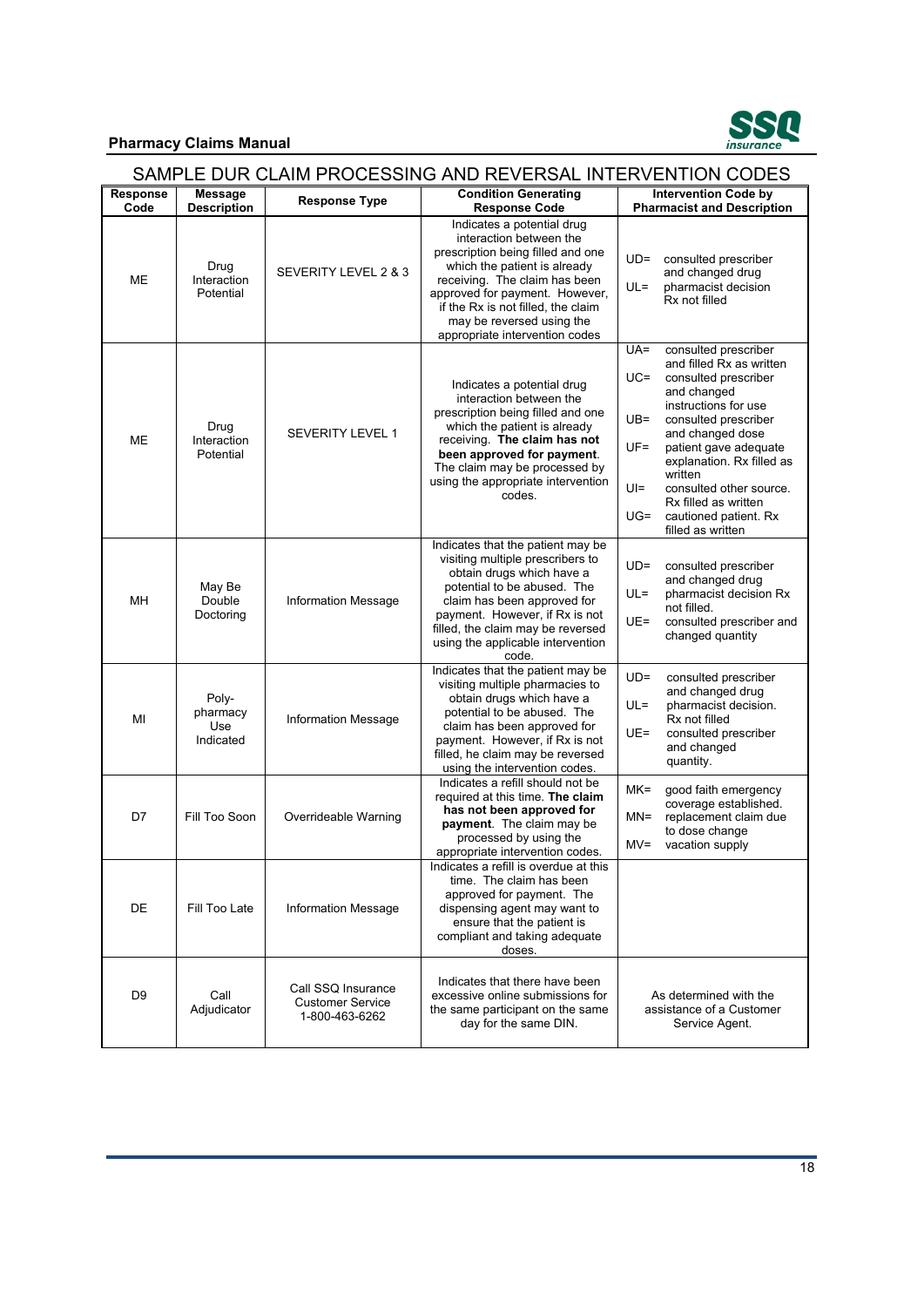

<span id="page-17-0"></span>The use of any intervention code should be supported with relevant documentation on the prescription hard copy.

# **(p) Overview of adjudication messages**

All transactions submitted on-line are adjudicated to determine eligibility. Transactions may be approved, rejected or flagged for attention and pharmacists intervention.

 The **response code** is a code established by CPhA to identify a particular claims problem. This may of may not be displayed on your computer, depending on your software vendor.

 may be a brief explanation of the response code provided by your The **message(s)** (response) displayed on your pharmacy computer software vendor according to current claim standards

The **intervention code** is a code established by CPhA to identify an action taken by the dispensing pharmacist. In some cases these may be show as a list of messages on your computer, depending on your software vendor.

# **(q) Intervention codes**

Intervention Codes are again CPhA codes that cover DUR intervention procedures or identify special coverage/payment rules.

The use of intervention codes is described below.

**Please note that the pharmacist ID is mandatory. Only two intervention codes will be accepted on a single transaction.** 

# **Code Description** MH **Override Prescriber ID** (if practitioner prescribing privileges have been suspended or restricted – the override should not be applied) MK | "Good faith" emergency coverage established MM Replacement claim, drug cost only MN Replacement claim due to dosage change

# **(r) Common intervention/exception codes**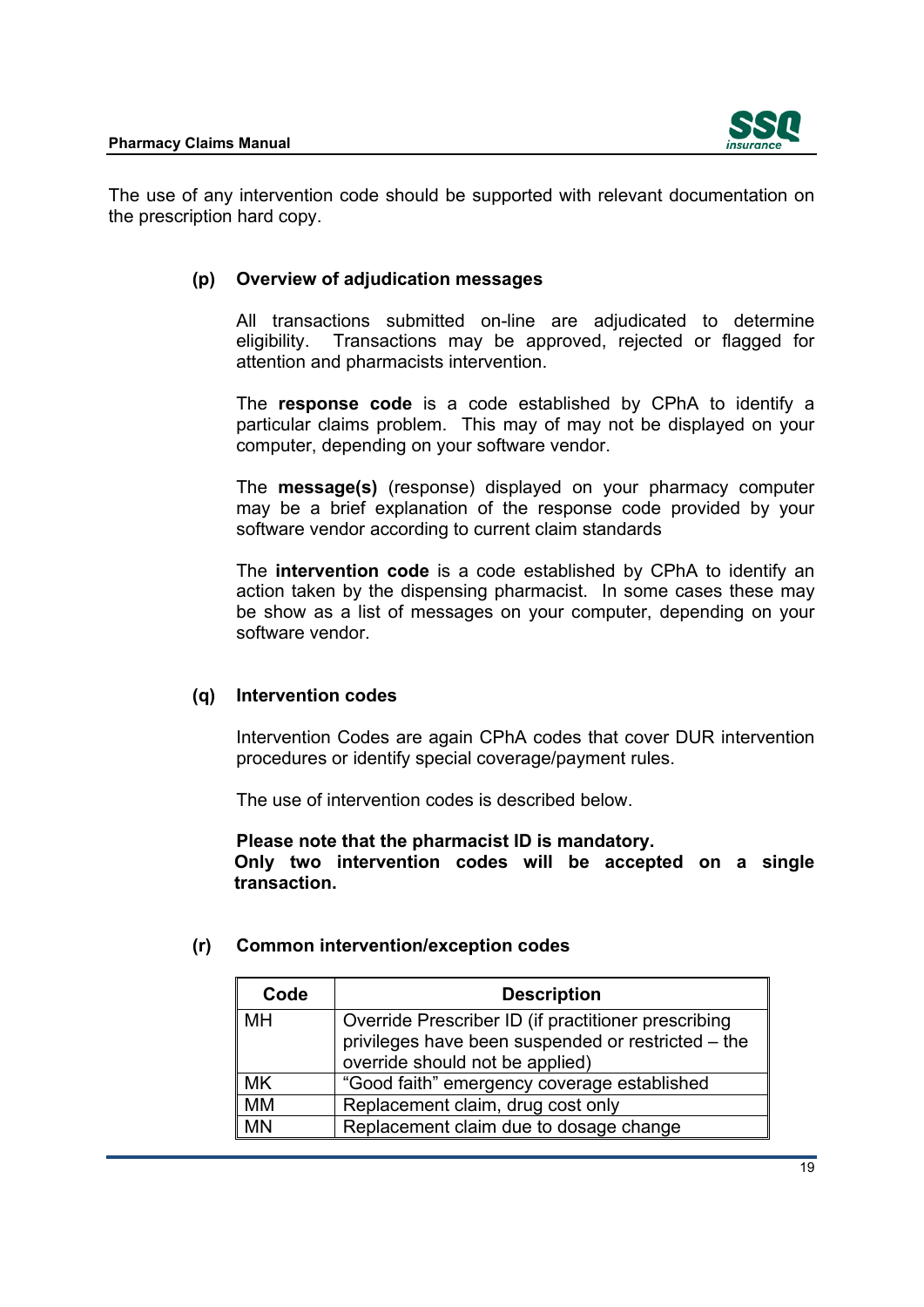

<span id="page-18-0"></span>

| <b>MO</b> | Valid claim value of \$500.00 to \$999.99           |
|-----------|-----------------------------------------------------|
| <b>MP</b> | Valid claim of \$1,000.00 to \$9,999.99             |
| <b>MQ</b> | Valid claim-quantity over limit                     |
| <b>MV</b> | Vacation supply                                     |
| <b>NF</b> | Override - quantity appropriate                     |
| <b>NH</b> | Initial Rx program declined                         |
| <b>UA</b> | Consulted prescriber and filled Rx as written       |
| UB        | Consulted prescriber and changed dose               |
| <b>UC</b> | Consulted prescriber and changed instructions for   |
|           | <b>USe</b>                                          |
| <b>UE</b> | Consulted prescriber and changed quantity           |
| UF        | Patient gave adequate explanation. Rx filled as     |
|           | written                                             |
| UG        | Cautioned patient. Rx filled as written             |
| UI        | Consulted other source. Rx Filled as written        |
| <b>UD</b> | Consulted prescriber and changed drug (To           |
|           | Reverse Claim)                                      |
| UH        | Counseled patient. Rx not filled (To Reverse Claim) |
| UK        | Consulted other sources. Rx not filled (To Reverse  |
|           | Claim)                                              |
| UL        | Rx not filled. Pharmacist decision (To Reverse      |
|           | Claim)                                              |

# **5 PLAN ELIGIBILITY & POLICY INFORMATION**

#### **5.1 Limitations**

#### **(a) Common Exclusions**

- (i) Diaphragms, condoms, contraceptive foams and jellies, or appliances normally used for contraception
- (ii) Oral vitamin products and natural products except those covered by Provincial government and homeopathic products
- $(iii)$ Products used for aesthetic, cosmetic or personal hygiene purposes
- (iv) Therapeutic appliances and prosthetic devices and/or diagnostic monitoring equipment
- (v) Drugs and/or devices which are or may be classified as experimental in nature, or for which Notice of Compliance has not been issued or has been revoked.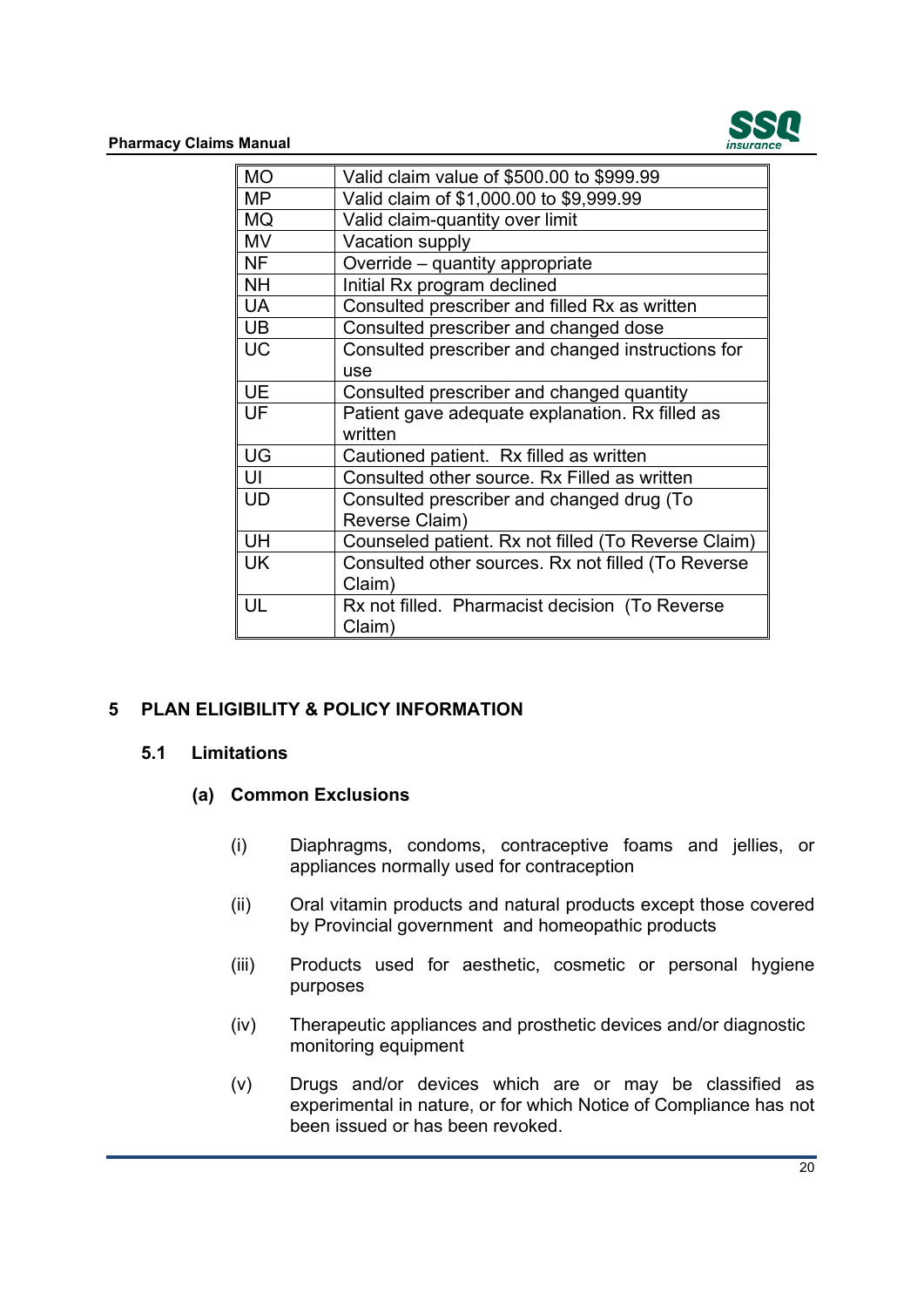

- <span id="page-19-0"></span>(vi) Products which do not have a Drug Identification Number (DIN/PIN) with the exception of products covered in provincial plans such as diabetic tests strips, syringes or needles. Refer to the relevant provincial program or see our ''Frequently Used PINs for billing purposes'' document available on ProviderConnect (<www.Providerconnect.ca>).
- (vii) Biological sera, preventative immunization vaccines, or injectables which are not prescribed or administered by a qualified medical practitioner, or injectables which are supplied under any Federal, Provincial or Municipal Health Program.
- (viii) Prescriptions for which the patient is eligible to receive under the Workplace Safety & Insurance Board, or obtains reimbursement from a Federal, Provincial or Municipal agency or foundation, or prescription claims due to a motor vehicle accident.
- (ix) Any medication which the patient is eligible to receive under various Provincial Drug Benefit plans.

# **(b) Fertility Drugs**

SSQ Insurance has groups with restrictions on the usage of fertility drugs.

Other groups may have maximums placed on fertility drugs that may not apply to other therapeutic classifications in their plan.

# **(c) Annual Drug Maximums**

SSQ Insurance has groups with an annual dollar maximum on their drug plan. Once the patient has exceeded this dollar amount, any claims exceeding this maximum are the responsibility of the patient.

# **(d) Smoking Cessation**

SSQ Insurance has **standard** limitations for smoking cessation products. Plans where smoking cessation products are eligible, ie. Patches, gum and lozenges, utilization will be limited to a period of twelve consecutives weeks.

This means that a patient, if eligible, may receive 84 patches and/or 840 pieces of gum per year, based on the first claim date.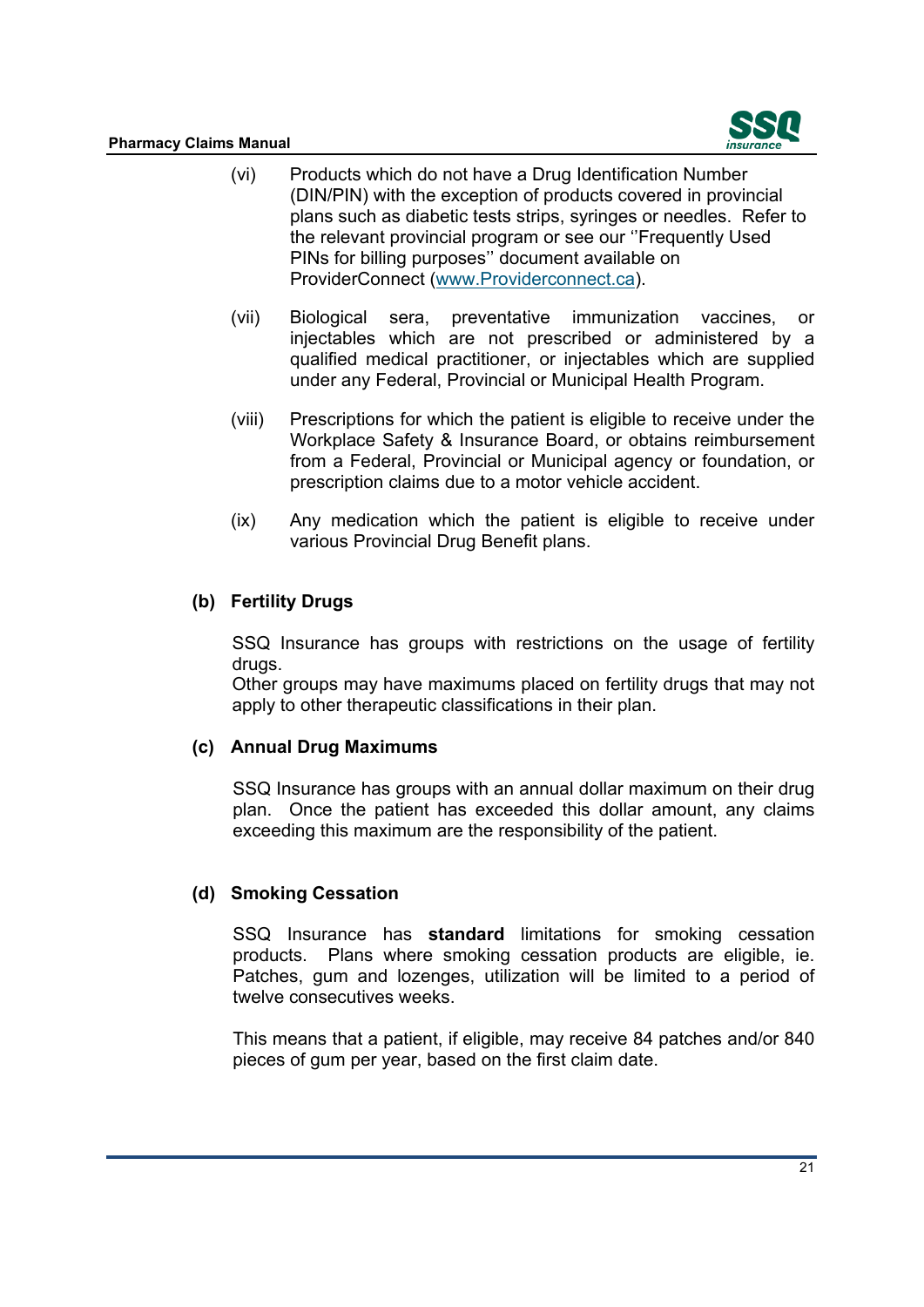

<span id="page-20-0"></span> of 12 months for Champix. Zyban: 168 tablets Smoking cessation tablets are limited to 12 consecutive weeks per period of 12 months for Zyban and to 24 consecutive weeks per period Champix: 336 tablets.

# **(e) Methadone**

 Only one methadone claim per day may be submitted. Methadone claims are subject to audit based on our post-audit analysis of compounds. If the information submitted online does not coincide with our post-audit of methadone claims, your account will be adjusted accordingly.

# **5.2 Coinsurance and Deductibles**

price. SSQ Insurance plans have a variety of coinsurance and deductible options. A coinsurance may be a fixed amount per Rx or a percentage of the total Rx

 basis. This could be either once per calendar year or once every 12 period, or the effective date of the patient's plan. A deductible may be individual or per family and is applied on an annual consecutive months, starting from the date of the first prescription in each

 deductibles. If there is a coinsurance or deductible, this amount must be The online system advises pharmacists of any applicable coinsurance or collected at the pharmacy.

Provider Agreements prohibit balance billing any amount greater than the coinsurance, except in limited instances such as Mandatory Product Selection

# **5.3 Product Selection and No Substitution**

 Formulary (ie. Ontario Drug Benefit), it is eligible for "product selection," (a) When a prescribed product selectable drug is listed in a Provincial with an exception (see below).

Some Provincial regulations may vary slightly.

There are two standard options for payment based on product selection: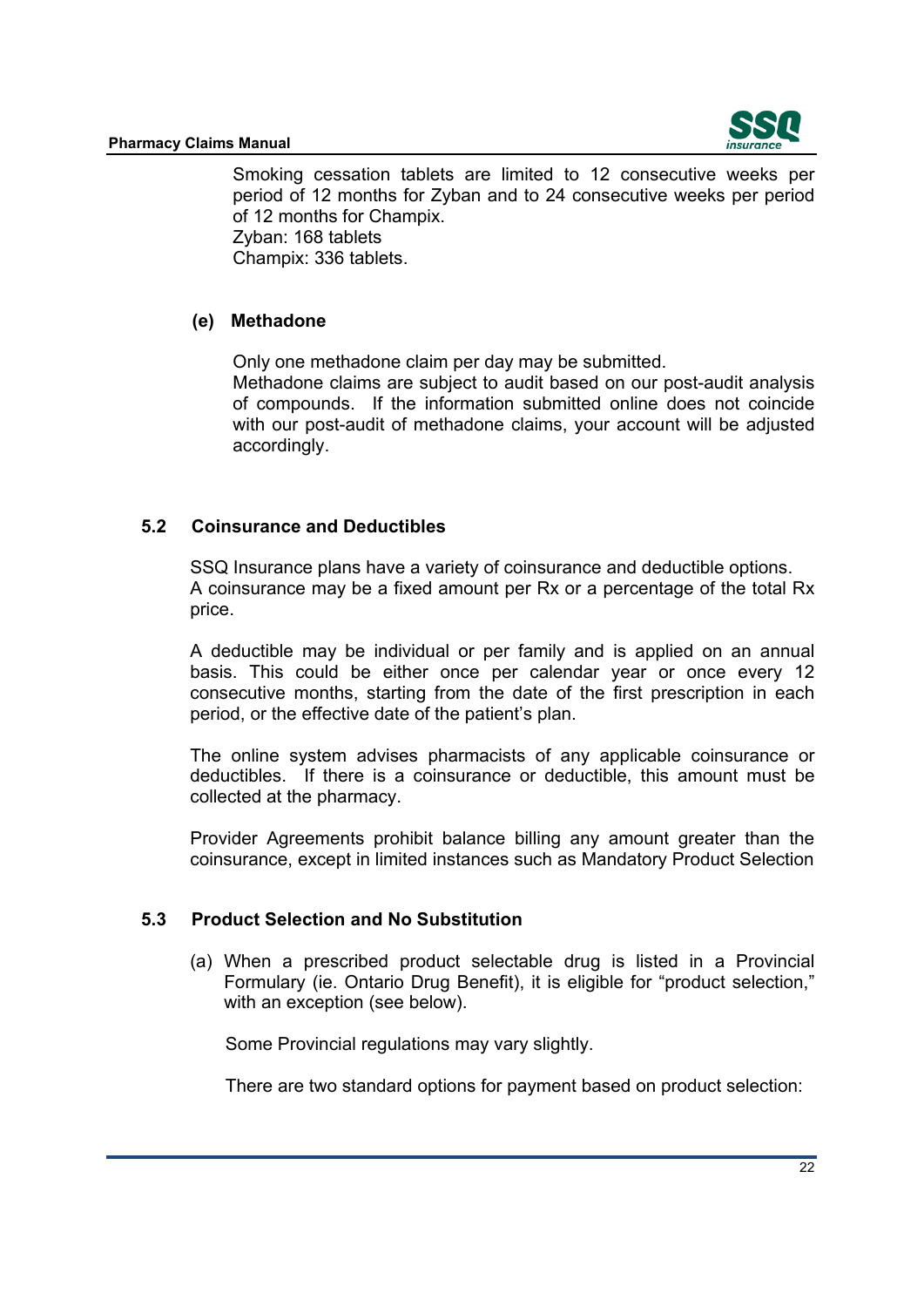

- <span id="page-21-0"></span> A 'physician's choice' product selectable plan which only allows the physician to make a written request "no substitution."
- A 'mandatory product selectable plan' which only allows payment for the lowest price generic regardless of who requests 'no substitution'.
- (b) When a physician, patient or pharmacy indicates or requests "no substitution," the following indicators must be entered in the appropriate "no substitution" / product selection field when submitting claims.

| <b>OLTP</b><br>System | <b>Explanation</b>                               |  |  |
|-----------------------|--------------------------------------------------|--|--|
|                       | Doctor no substitution                           |  |  |
| 2                     | Patient no substitution                          |  |  |
| 3                     | • Lowest cost brand in the pharmacy<br>inventory |  |  |
| 4                     | <b>Existing Therapy</b>                          |  |  |

# **5.4 Preauthorized Drugs**

SSQ Insurance also has groups with drug list that include drug products that are benefits only if a patient fits specific conditions and therapeutic indications determined by government authorities. If an initial claim is submitted for an exception drug, a response code of "DX" and a message "Drug must be authorized" and that a «Special Authorization Request Form» will be sent to the plan member by SSQ Insurance.

This form is to be completed by the physician and returned to SSQ Insurance for evaluation. If approved, the claim may be submitted and will be accepted as any other drug claim.

# **5.5 Unscheduled Products and Natural Health Products**

Drugs that are not classified in any of the annexes of the Regulation on the terms and conditions of sale in Québec or that are classified "unscheduled" by National Association of Pharmacy Regulatory Authorities (NAPRA) in other provinces are products not covered by most plans of SSQ Insurance, except those covered by the provincial drug insurance.

Products that are considered Natural Health Products and assigned a Natural Product Number (NPN) by Health Canada are non-benefits of most SSQ Insurance plans except those covered under the provincial program.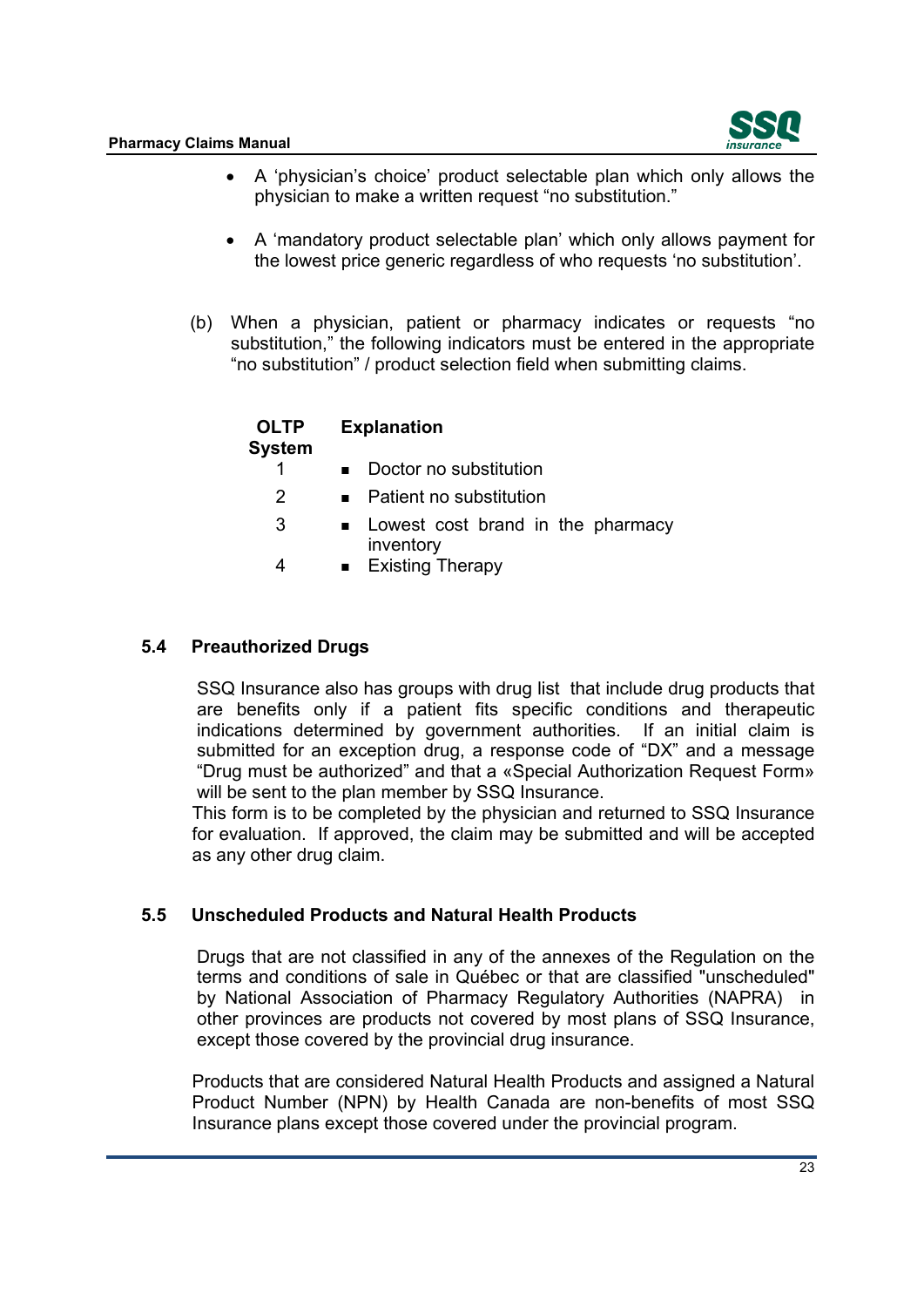

#### <span id="page-22-0"></span>**5.6 Dispensing Fee**

Insurance SSQ Insurance will pay a usual and customary fee for the dispensing of each prescription. SSQ Insurance will pay the lesser of the pharmacist's rendered fee or the provincial usual and customary fee as determined by SSQ

In the province of Quebec the usual and customary price include the professional dispensing fee.

#### **5.7 Dispensing Quantities & Fees Based on Days Supply**

- accordance with the Provincial Fee Schedules. (a) Prescription claims will be processed in the amount prescribed, up to a maximum of 100 days supply. The allowed fee will be paid in
- maximum of 183 days. SSQ Insurance will reimburse fees for supplies (b) An exception to the above for vacation supplies will be allowed to a exceeding 100 days to 183 days as follows:

| Quantity     | Fee that May be Claimed |  |
|--------------|-------------------------|--|
| 101-120 days | 1 1/3 Fees              |  |
| 121-150 days | 1 2/3 Fees              |  |
| 151-183 days | 2 Fees                  |  |

 number of days supply is indicated on the claim submission. If left blank, Please note, to qualify for multiple dispensing fees, it is essential that the payment will be made based on one dispensing fee. In addition, the intervention code "MV" should be used to identify the claim as a vacation supply and as an exception to the standard 100-day supply limitation.

#### **5.8 Maximum Time to Submit Claims**

Claims can be submitted for manual processing or reversed on-line for up to 12 months after the initial date of service.